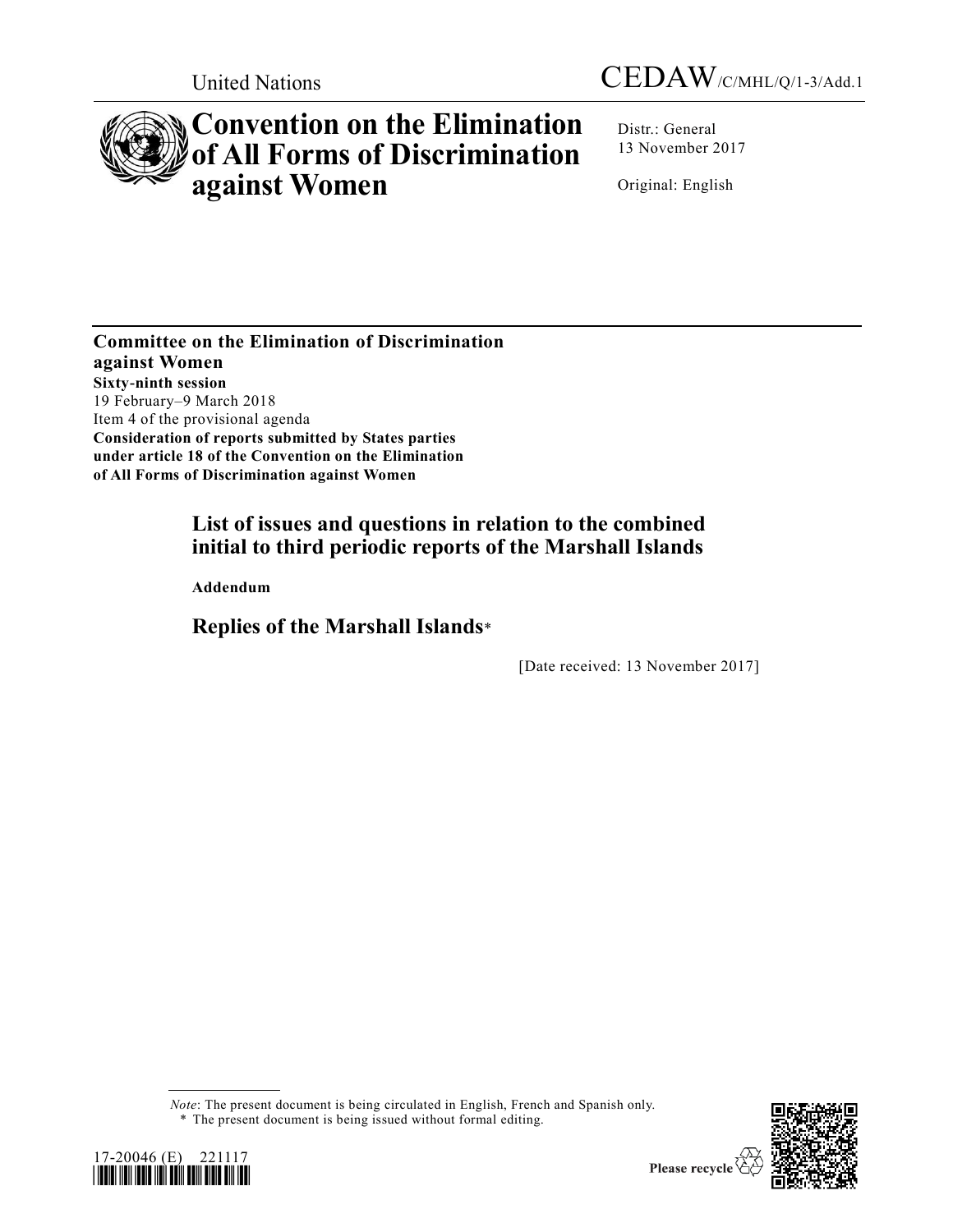# **Acronyms**

| AG           | <b>Attorney General's Office</b>                                 |
|--------------|------------------------------------------------------------------|
| APF          | Asian Pacific Forum of National Human Rights Institutions        |
| <b>CDEMS</b> | Chronic Disease Electronic Management System                     |
| <b>CEDAW</b> | Convention on the Elimination of Discrimination Against<br>Women |
| Con. Con.    | <b>Constitutional Convention</b>                                 |
| <b>CRC</b>   | Convention on the Rights of the Child                            |
| <b>CRPD</b>  | Convention on the Rights of Persons with Disabilities            |
| <b>DAMA</b>  | Demand Assigned Multiple Access                                  |
| <b>DRR</b>   | Disaster Risk Reduction                                          |
| DV.          | Domestic Violence                                                |
| <b>DVPPA</b> | Domestic Violence Prevention and Protection Act                  |
| <b>EPPSO</b> | Economic Policy, Planning and Statistics Office                  |
| <b>FHSS</b>  | Family Health and Safety Study                                   |
| FY.          | Fiscal Year                                                      |
| GAD          | Gender And Development Office                                    |
| <b>GCF</b>   | Green Climate Fund                                               |
| GRMI         | Government of the Republic of the Marshall Islands               |
| HIV/STI      | Human Immunodeficiency Virus/Sexually Transmitted<br>Infections  |
| <b>HRC</b>   | Human Rights Committee                                           |
| <b>IOM</b>   | International Organization for Migration                         |
| MCH          | Maternal Child Health                                            |
| MIMA         | Marshall Islands Mayors Association                              |
| <b>MIPD</b>  | Marshall Islands Police Department                               |
| MOCIA        | Ministry of Culture and Internal Affairs                         |
| <b>MOHHS</b> | Ministry of Health and Human Services                            |
| <b>NAP</b>   | National Action Plan                                             |
| NGO          | Non-governmental organization                                    |
| <b>NHRI</b>  | National Human Rights Institution                                |
| Nitijelā     | Parliament                                                       |
| <b>NSP</b>   | National Strategic Plan                                          |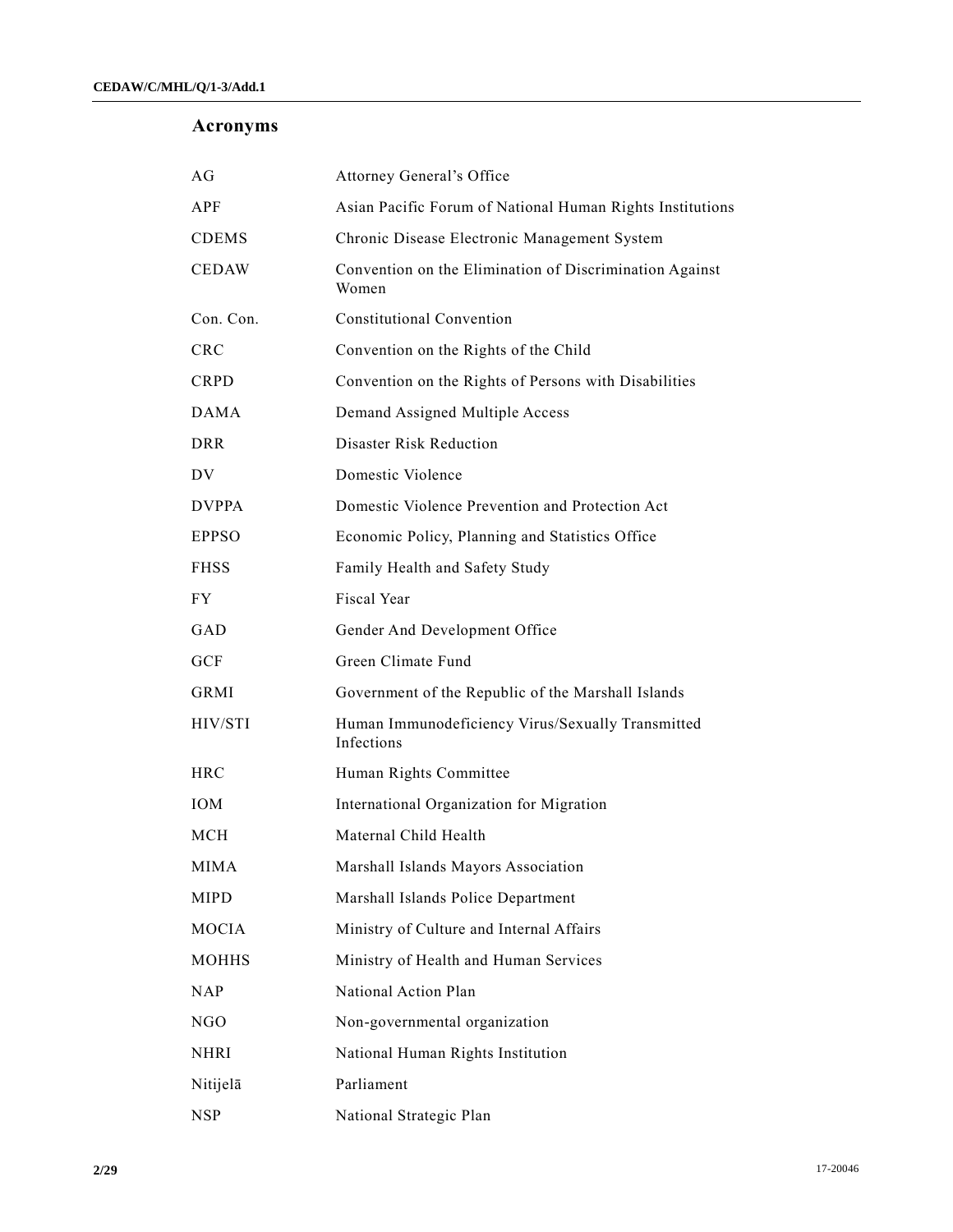| <b>NTHT</b>  | National Taskforce on Human Trafficking          |
|--------------|--------------------------------------------------|
| <b>OHCHR</b> | Office of the High Commissioner for Human Rights |
| PAP          | Prevention of Adolescent Pregnancy               |
| <b>PSS</b>   | Public School System                             |
| RMI          | Republic of the Marshall Islands                 |
| <b>ROC</b>   | Republic of China                                |
| <b>RRRT</b>  | Regional Rights Resource Team                    |
| <b>SDG</b>   | Sustainable Development Goals                    |
| <b>SPC</b>   | Pacific Community                                |
| <b>STEM</b>  | Science, Technology, Engineering and Math        |
| <b>UNFPA</b> | United Nations Populations Fund                  |
| <b>UNHCR</b> | UN Refugee Agency                                |
| <b>UNTF</b>  | UN Trust Fund to End Violence against Women      |
| <b>USD</b>   | United States (of America) Dollar                |
| <b>VAW</b>   | Violence Against Women                           |
| <b>VIA</b>   | Visual Inspection with Acetic Acid               |
| <b>WHO</b>   | World Health Organization                        |
| WiM          | Weto in Mour                                     |
| <b>WUTMI</b> | Women United Together Marshall Islands           |
| <b>YTYIH</b> | Youth to Youth In Health                         |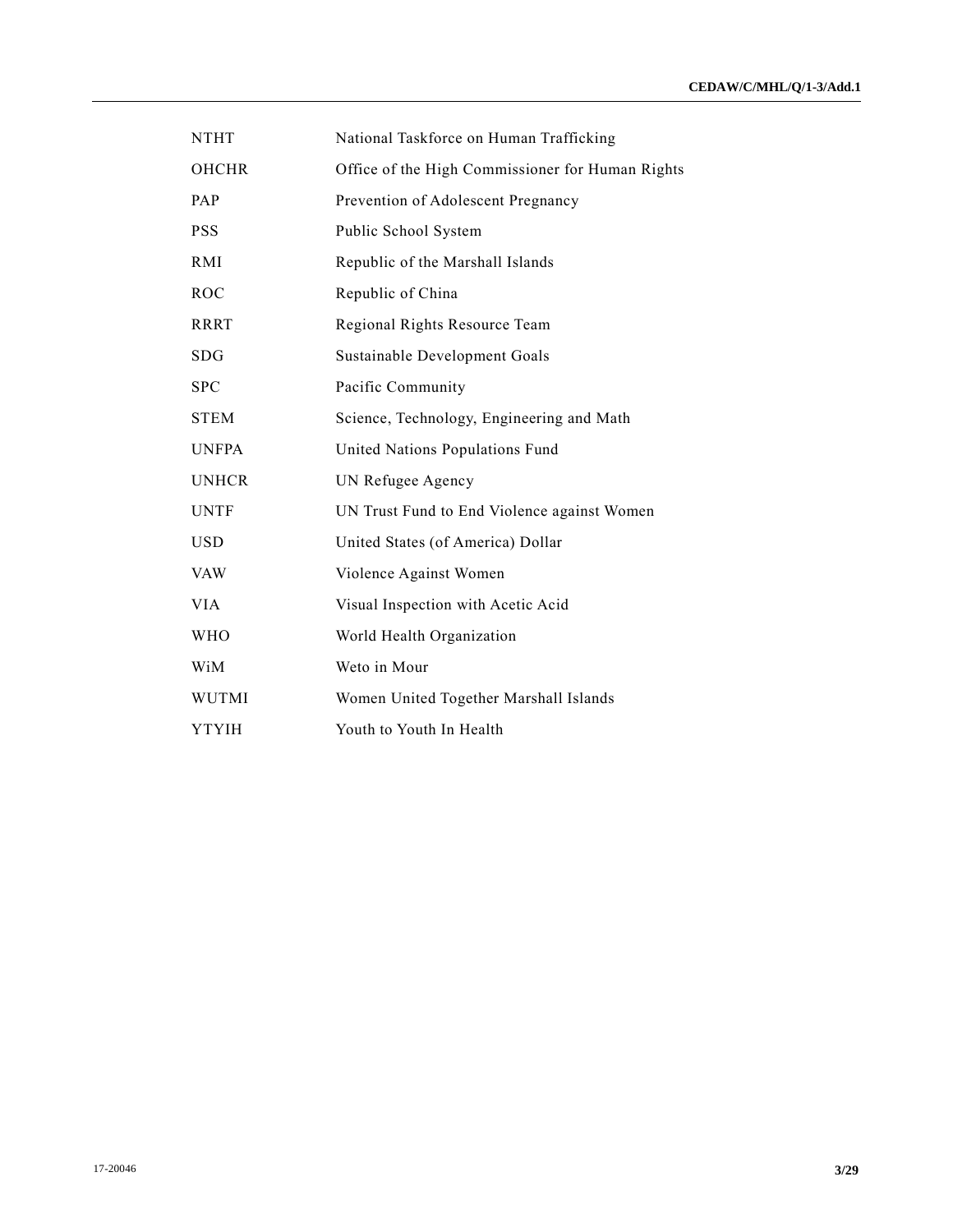# **Foreword**

Traditionally women have been an integral part of decision making and peace keeping in the Republic of the Marshall Islands (RMI). Women are also traditional land owners. While this is still the case in many ways, it is clear that Western culture has begun to make an impact on Marshallese society, especially in the urban centres of Ebeye and Majuro.

With the introduction of western culture and ways, Marshallese beliefs and ideals were pushed aside. Especially in the urban centres, family ties and ideas of codependence are deteriorating. This means there are more women removed from the traditional protection of family compounds. There are more single mother heads of house, with less familial support.

The Government of the RMI (GRMI) is dedicated to re-establishing the voice of Marshallese women. The Convention on the Elimination of Discrimination against Women (CEDAW) and other international obligations of the RMI help to establish a strong footing by which Marshallese women may step back into the light and sphere of social equality. From protection against violence to enhanced learning and improved healthcare the RMI wishes to provide for the needs and rights of our mothers, sisters, and daughters.

We appreciate this opportunity to share, learn, and grow as a nation.

(*Signed*) Ilo **Kautej** GRMI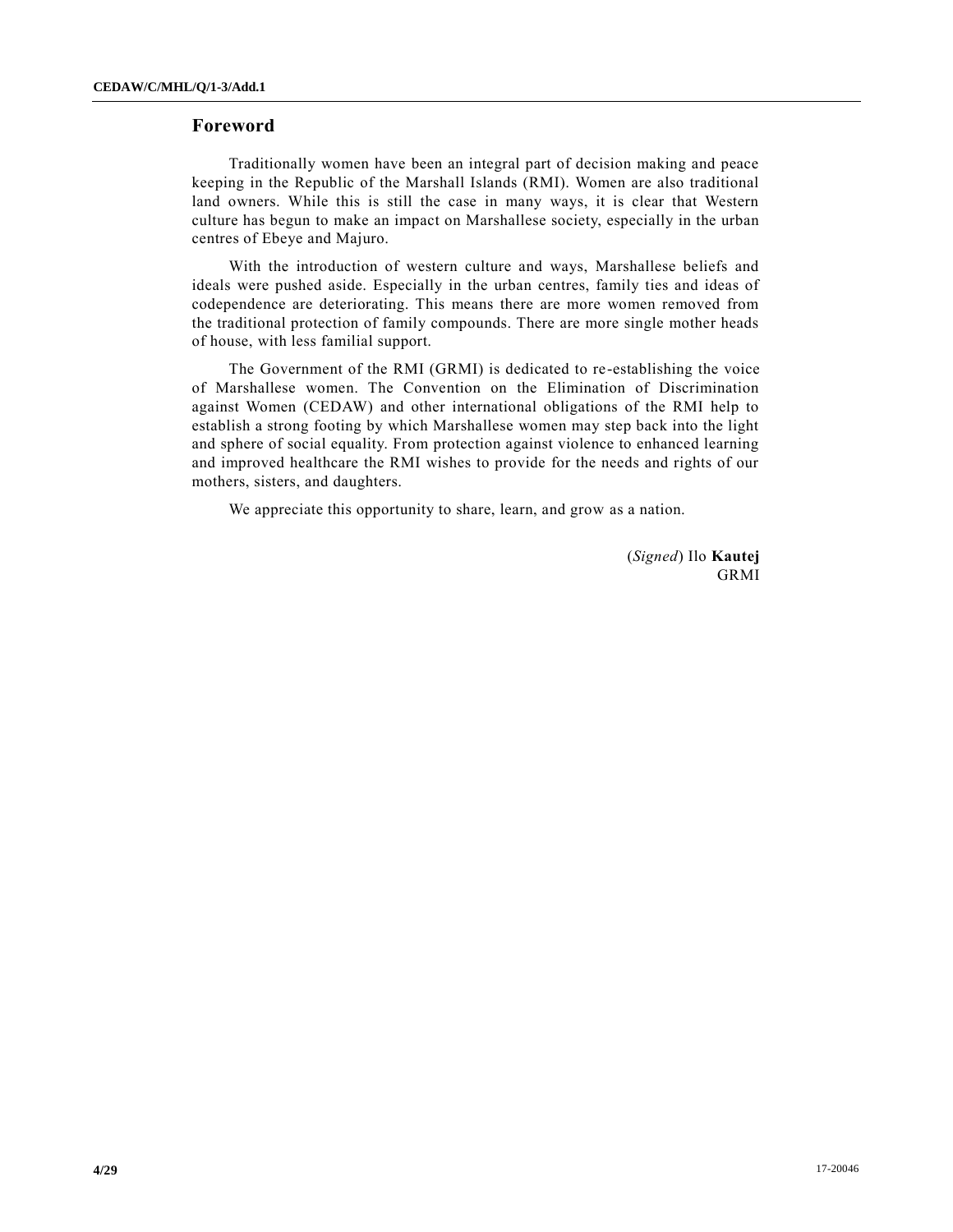# **Legislative, policy and institutional framework**

## **Issue 1**

**In paragraph 235 of the report, it is stated that although key human rights treaties have been ratified, there is no specific anti-discrimination legislation. Please indicate the measures that the State party envisages taking in order to integrate into the Constitution or other legislation a definition of discrimination against women, in line with article 1 of the Convention. Please also provide examples of cases, if any, where the provisions of the Convention have been invoked by domestic courts.** 

1. No legislative instruments have specifically defined discrimination against women at this point. The Government of the Republic of the Marshall Islands (GRMI) recognizes this lack of clarification and intends to define discrimination against women in legislative bodies before the next CEDAW reporting cycle.

2. GRMI has yet to define discrimination against women in the Constitution. Unfortunately the 2017 Constitutional Convention (Con. Con.) closed before a proposal to define discrimination against women was submitted. GRMI intends to submit a proposal therefore at the next Con. Con. session.

3. As of yet, no cases have invoked the provisions of CEDAW in domestic courts.

### **Issue 2**

**In its report, the State party indicated that "Marshallese traditional custom or**  *manit* **complements the Constitution" (para. 25). In accordance with the State party's obligations under articles 1 and 2 of the Convention and in line with target 5.1 of the Sustainable Development Goals, to end all forms of discrimination against all women and girls everywhere, please provide information on the steps taken to ensure that applicable customary law does not discriminate against women and girls. Please indicate what measures are in place to ensure that customary law is consistently harmonized so that that it is in line with the provisions of the Convention. Please also provide information on the progress that has been made to establish an independent national human rights institution, with a broad mandate in the area of human rights, including women's rights and gender equality, in accordance with the principles relating to the status of national institutions for the promotion and protection of human rights (Paris Principles) (para. 68).**

4. Marshallese custom and traditional practices make us who we are. There are many aspects of Marshallese custom that are good. These should be preserved and maintained by linking human rights, gender equality and inclusion for all into our basic life practices. Some examples of positive human rights empowerment within Marshallese culture include:

- The Bill of Rights in the Constitution (*The Jemen E*) enumerates civil rights and freedoms;
- Under the Constitution, the Nitijelā (Parliament), in consultation with the Council of *Iroij* (chiefs), may establish customary law through legislation;
- Traditionally, the Marshall Islands are a matrilineal society, where women are owners of land resources and have traditionally been respected as decision makers;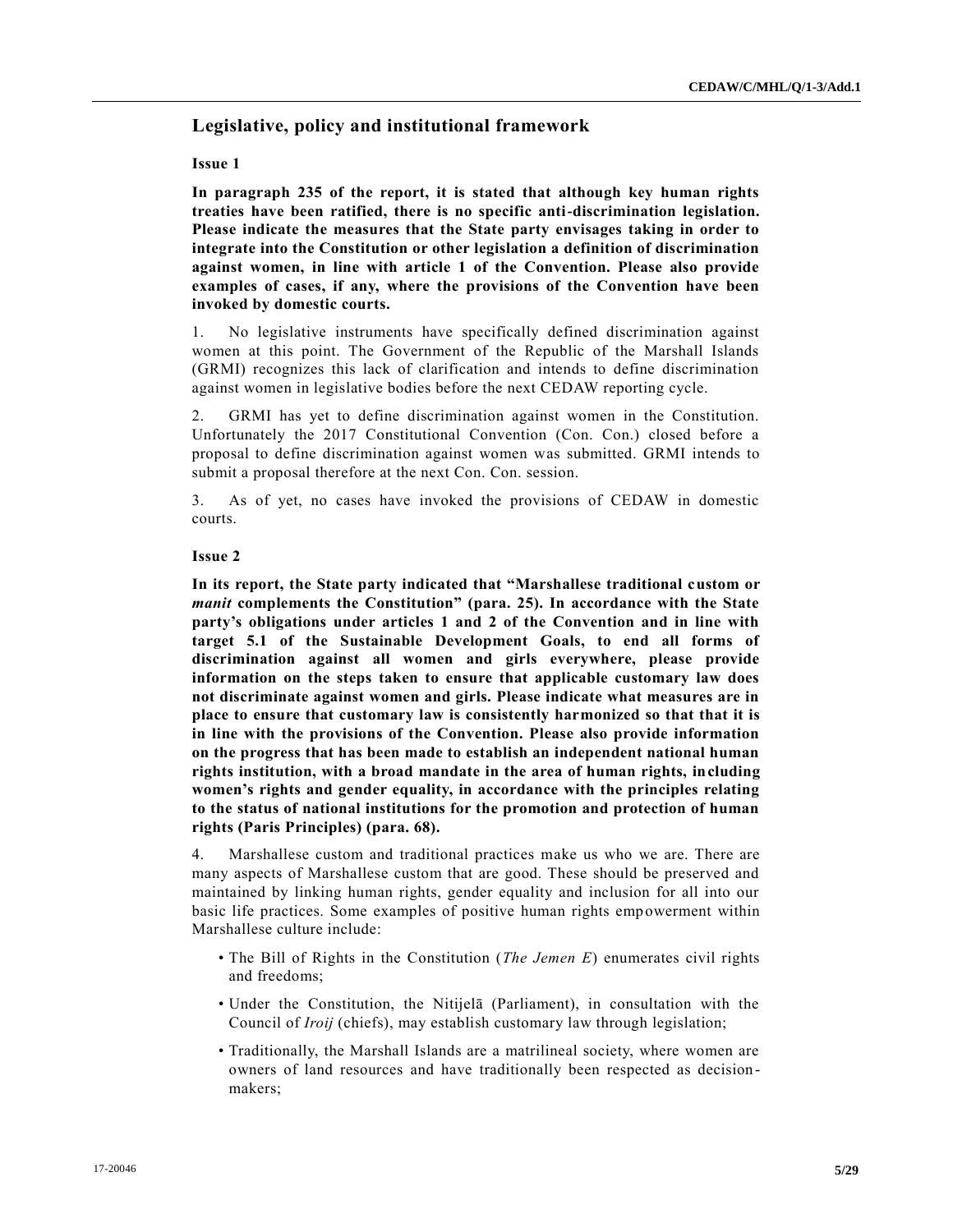- Traditional Marshallese custom (*manit*) includes defined roles for men and women that are often complementary and highlight the valuable contributions of each sex;
- Marshallese proverbs and stories reiterate lessons of respect for women, children and men alike.

5. The Republic of the Marshall Islands (RMI) Public School System (PSS) with the assistance of the Pacific Community (SPC) Regional Rights Resources Team (RRRT) are reviewing elementary school curriculum to integrate social citizenship values, human rights obligations, gender equality, social inclusion, and nuclear issues into the formal school curriculum. The goal is to connect gender and social inclusion rights and responsibilities to Marshallese cultural values and practices in the school curriculum.

6. This project is intended to evolve into an opportunity for informal education components targeting out of school youths that can be introduced alongside the formal education module (i.e. outreach trainings/workshops for youths on outer islands).

7. This curriculum initiative is aimed at creating a generation of "social citizens". Social citizens are those able to claim their rights and also fulfil their responsibilities to other citizens and to the wider community. Building social citizens through formal education means instilling students with values of respect, dignity, care, consent, and responsible participation in the community. Nurturing social citizens means fostering a culture in schools that promotes the equal dignity and inclusion of all children regardless of gender or other differences. It also means promoting appropriate attitudes and behaviours that enable students to positively engage with their families and communities.

8. The goal of this project is to address root causes of gender inequality and gender based violence through formal education. The 'Whole School' program in partnership with SPC's Educational Quality and Assessment Program and Social Development Program will be comprised of six components:

- Integration of gender equality and human rights into the school curriculum;
- Delivery of teacher training sessions for teachers, as well as training sessions for other school staff, on gender equality and human rights to promote gender equality and human rights through example in formal education and allied school activities;
- Integration of gender equality and human rights into extra-curricular activities for students, including any music, theatre or dance activities, student clubs, campaigns, sports activities or environmental activities;
- Support for schools to adopt appropriate policies, including against sexual harassment and bullying, through participatory processes;
- Fostering of positive relationships between students, teachers, school staff, parents and communities in order to ensure support from all key stakeholders for gender equality and human rights in both formal education and the wider community;
- Creation of gender equality and human friendly classrooms/school environments.
- 9. Intended outcomes:
	- Youth in the formative years of their development become critical thinkers and involved in gender equality, human rights and social change.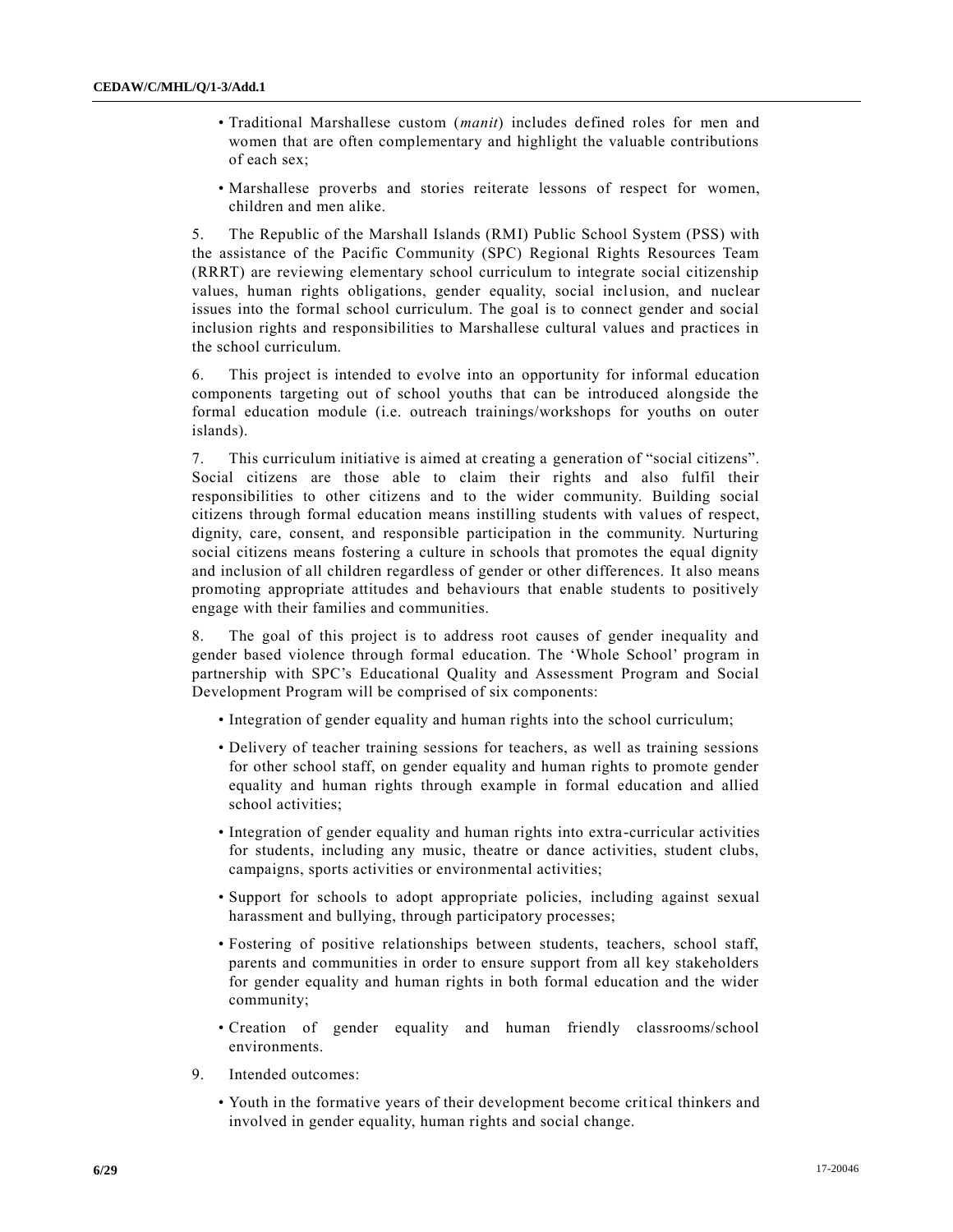- Schools become hubs for nurturing core values around gender equality, non-discrimination, inclusion and participation, with continued positive effects in local communities;
- Students, teachers and school staff will be empowered to participate meaningfully and equally in the creation and implementation of gender equitable school policies and practices;
- Pacific Island governments become more aware of the benefits and importance of gender equality and human rights education as a means to bring about transformative change in attitudes and behaviours, and as part of the formation of socially responsible citizens;
- A comprehensive package of gender equality and human rights education (syllabus package and teacher training package) using a "whole school" approach specific to the Pacific context will be available for adaptation by interested Pacific Island governments;
- Gender equality and human rights education becomes institutionalized as part of primary school education in Pacific countries, opening up the possibility of extension into the secondary school level;
- The successful implementation of gender equality and human rights education using a "whole school" approach will encourage other Pacific Island governments to review their national curriculum frameworks with the view of introducing similar process.

10. Nitijelā Public Law 2015-46 provided the Con. Con. with a list of Nitijelā resolutions for consideration. To date, Proposal 18 to establish an Office of Ombudsman has passed the Con. Con. and is now awaiting Referendum. This is the final stage and once it is confirmed and approved by the people, this Office will be established.

11. In November 2016, GRMI requested technical assistance from the SPC RRRT and the Asia Pacific Forum of National Human Rights Institutions (APF) to undertake a scoping study on the feasibility of establishing a National Human Rights Institution (NHRI).

12. The scoping study was conducted in March 2017. Study results were submitted to the RMI in September 2017. The following recommendations were made for the GRMI to consider:

- The Scoping Team recommended that the RMI establish a NHRI as a Constitutional Office with a status equivalent to that of the Office of the Auditor-General;
- The Scoping Team recommended that the currently convened Con. Con. be asked to consider the establishment of an Ombudsman's Office with both good governance and human rights mandates;
- If an Ombudsman's Office is established, it should comprise of a Chief Ombudsman and an Ombudsman or Deputy Ombudsman with specific responsibility for human rights — both full-time.
- 13. The legislation enabling the NHRI should provide a broad mandate:
	- To promote and protect the human rights of every person in the Marshall Islands;
	- To foster the dignity, equality and security of everyone in the Marshall Islands, including women, children and people with disabilities. As well as all citizens and residents whether permanent or temporary.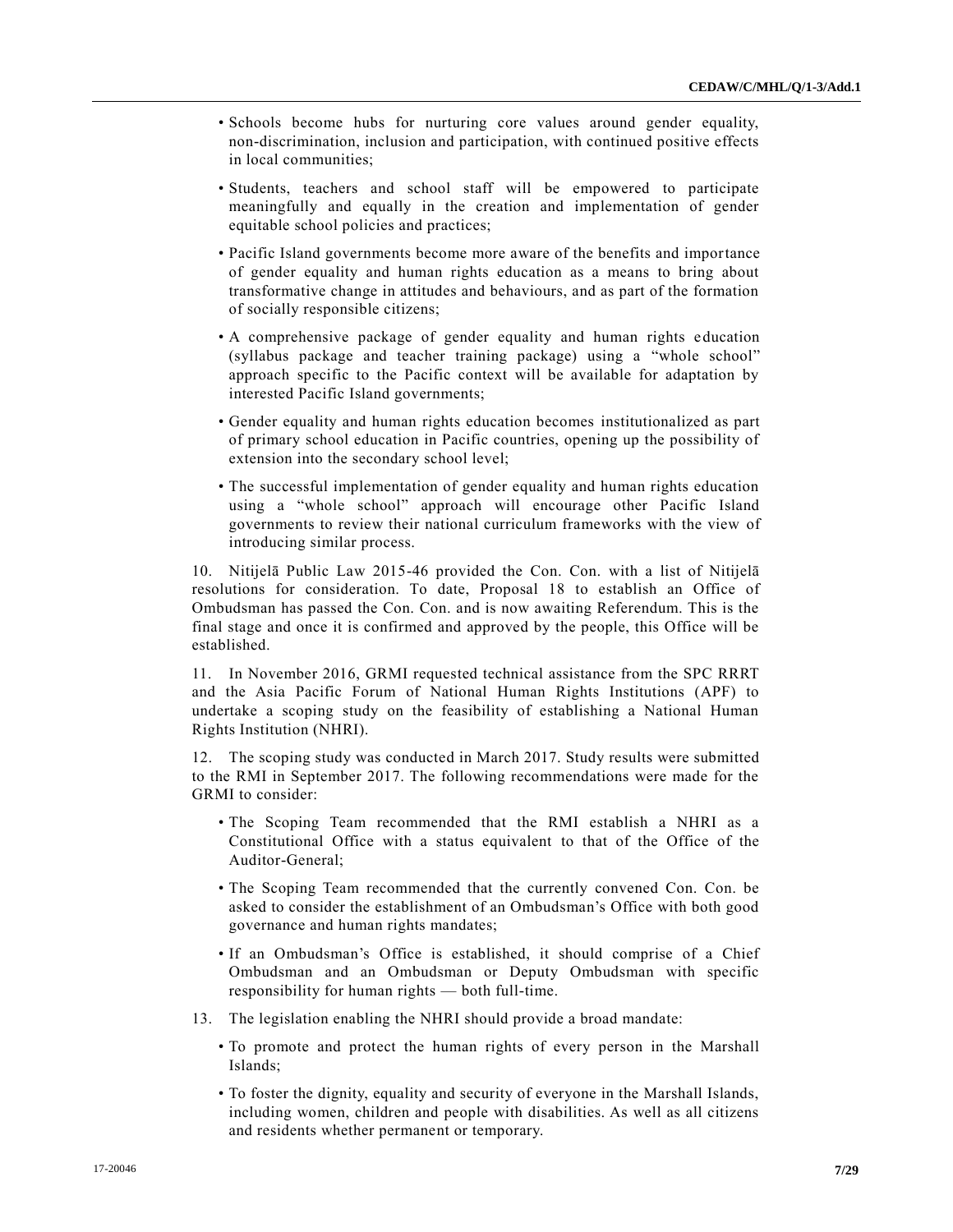- 14. The primary objectives of the NHRI should be:
	- To advocate and promote respect for and an understanding and appreciation of human rights;
	- To ensure compliance with the Paris Principles and to build community trust in the NHRI throughout the Marshall Islands;
	- To incorporate explicit legislative guarantees of its independence and provide for an open, transparent and inclusive hiring process.

# **Data collection**

**Issue 3** 

**In paragraph 42 of the report, it is stated that there are no legal provisions for the collection of disaggregated data and that data collection needs to be improved and extended to other sectors. Please provide information on the specific measures that are being taken to establish a dedicated entity to ensure the systematic collection of comprehensive data disaggregated by sex and measurable indicators to assess trends in the situation of women and girls, including for the implementation of the Sustainable Development Goals, and the progress made in achieving substantive equality. Is it envisaged that laws governing the production of gender statistics envisaged will be adopted?** 

15. The Economic Policy, Planning and Statistics Office (EPPSO) is the central data collection body of the GRMI. EPPSO is mandated to collect data from all sectors. RMI notes the need to strengthen human and technical resources to enhance data collection and development. EPPSO has partnerships with SPC, UN Nations and other development partners to enhance its capacities. Technical assistance in creating a systematic collection of comprehensive data disaggregated by sex and measurable indicators to assess trends in the situation of women and girls is being provided by SPC.

16. In November 2016, the RMI Cabinet approved the establishment of a National Strategic Plan (NSP)/Sustainable Development Goals (SDGs) Committee. The Committee Chairperson is the Minister in Assistance. The NSP/SDG Committee is tasked with implementing, monitoring, and reporting on the SDGs and the RMI's NSP. The Committee has 5 sub-committees, based on 5 Sector Areas of the NSP which are:

- Social Development;
- Environment, Climate Change and Resiliency;
- Infrastructure Development;
- Sustainable Economic Development;
- Good Governance.

17. The subcommittees are responsible for sharing progress and updates from their Ministerial objectives as align to the NSP and SDGs.

18. The NSP/SDG Social Development Sub Committee has identified goals and targets by which to monitor and enhance the substantive equality in the RMI.

19. No laws are in draft to monitor gender statistics at this time.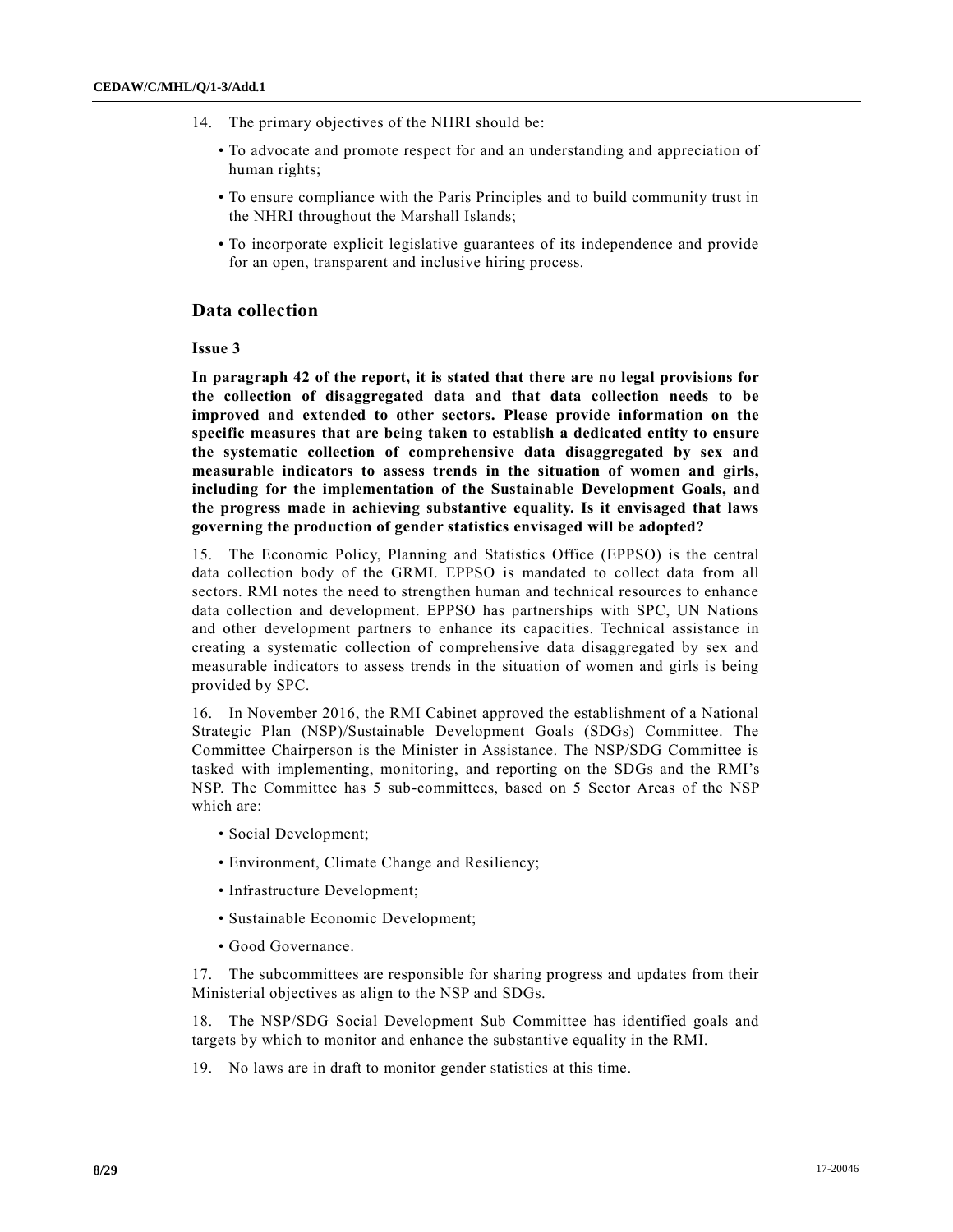# **National machinery for the advancement of women**

#### **Issue 4**

**According to the report, the Gender and Development Office in the Ministry of Internal Affairs is the government body responsible for leading the advancement of gender equality in the State party (para. 64). However, the State party has not yet appointed gender focal points across government ministries and agencies (para. 65) and the financial resources allocated to the Office are limited. Furthermore, the State party's gender mainstreaming policy has yet to be implemented (para. 235). Please provide an update on the measures taken to appoint gender focal points and to implement the gender mainstreaming policy. Please also indicate what measures are being taken to improve skills in human rights analysis and gender mainstreaming, which are considered to be lacking in the State party (para. 67). Please provide detailed information on the challenges and achievements of the State party in implementing its gender-responsive budgeting activities. Please also indicate what steps have been taken to increase the budget allocation to the Office so that it can effectively undertake its activities as the national machinery for the advancement of women.** 

20. While RMI had yet to establish gender focal-point positions in government ministries/agencies it is anticipated that the NSP/SDG Social Development Sector Sub-Committee will create focal point positions throughout the GRMI by the end of FY 2018.

21. SPC Social Development Division assisted the Gender and Development (GAD) Office within the Ministry of Culture and Internal Affairs (MOCIA) to develop an implementation plan (2016) for the Gender Mainstreaming Policy 2014. There are five areas of focus in the gender mainstreaming policy:

- Strengthened Capacity across government to deliver gender-responsive programs and services;
- Secure family wellbeing;
- Elimination of gender-based violence and protection and care of survivors;
- Enabling environment for equitable participation in and benefit from, economic participation;
- Equitable Participation of women and men in decision-making.

22. Based on the results of the Family Health and Safety Study (FHSS) 2014, GRMI allocated more funds and staff to address the elimination of gender-based violence and protection and care of survivors in FY 2016.

23. Proposal 21, which would allow witnesses to be compelled to give evidence against family members (spouse, parent, child, sibling, etc.) in domestic violence cases, was presented to the 2017 Con. Con. Unfortunately this proposal was defeated by the Con. Con.

24. In addition the RMI has recently approved four new positions, two social workers, a Human Rights officer, and a Children Project Coordinator. All of these positions were created to strengthen the GRMI's abilities to coordinate programs and align RMI legislation with the terms of the CRC, CEDAW and CRPD. This team works directly with the Human Rights Committee (HRC)/HRC Working Group and their secretariat for the continued improvement of Human Rights in the RMI.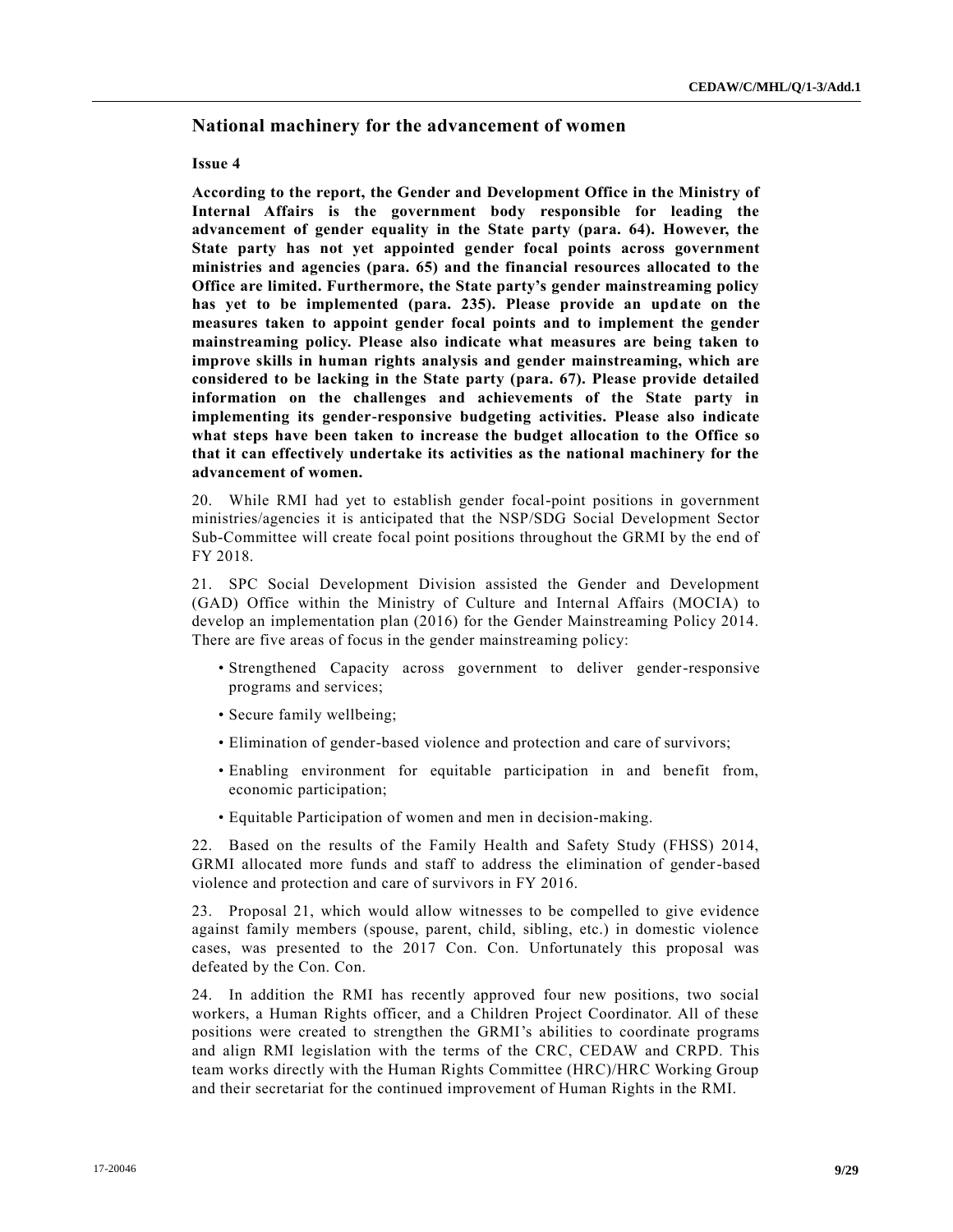25. The GAD Office was the recipient of the *Aenemon* (Peace) Project grant by the United Nations Trust Fund (UNTF). This grant awarded the GAD Office for distribution to local partners such as Women United Together Marshall Islands (WUTMI) and Marshall Islands Police Department (MIPD) in order to combat domestic violence (DV) and violence against women (VAW). For example, GAD Office had an awareness raising program on 25 November 2016 for the International Day for the Elimination of VAW. The *Aenemon* Project also funded trainings for the Domestic Violence Unit of the MIPD and helps WUTMI with its outreach and awareness programs as well.

26. GRMI through the GAD office allocated 120,000 USD to WUTMI in FY2016 to fund the *Weto in Mour* Project (WiM). The Australian Government through the Pacific Women Shaping Pacific Development Initiative supports the WiM program as well.

27. WiM is the first ever national support service for survivors of violence - not only in the Marshall Islands, but also in the North Pacific region. The program is women-centred, aiming to enable more women and girls throughout the Marshall Islands to live free of violence through the provision of prevention, intervention and systemic and institutional strengthening activities. WiM provides free access to legal services with support from the Micronesian Legal Services Corporation. Through WiM, women and girls have a greater chance of accessing legal support, particularly getting protection orders, and having their case continue to the court. WiM continues to develop its own database. Once this is set up, WUTMI intends to generate reports from the database for its own and partner use to monitor and evaluate WUTMI's responses and capabilities to effectively combat violence against women and girls.

28. A Treaty Reporting Workshop for the members of the HRC was held in Majuro, from 23-24 February 2017. The workshop was led by SPC RRRT in partnership with the UN Human Rights Pacific Office (OHCHR). The objectives of this training were to impart knowledge of treaty reporting, [especially on the CEDAW, Convention on the Rights of the Child (CRC) and Convention on the Rights of Persons with Disabilities (CRPD)) to members of the HRC, to build capacity for timely and effective reporting and to effectively implement UN Committee recommendations.

- 29. Key outcomes of this training were:
	- Increased participant understanding of the functions and mandate of the HRC and their responsibilities as members;
	- Increased understanding of the value of human rights reporting and UN Committee recommendations as a tool for developing and progressing national policy agendas;
	- Increased knowledge of the main treaties of relevance to RMI (CEDAW, CRC and CRPD);
	- Commitment to improve operation of the Committee including more regular meetings;
	- Commitment to complete CRPD report and prepare adequately for UN Committee dialogues scheduled for early 2018.

30. In 2017 RMI in collaboration with SPC RRRT and UN OHCHR conducted workshops/consultations on human rights treaty reporting and implementation: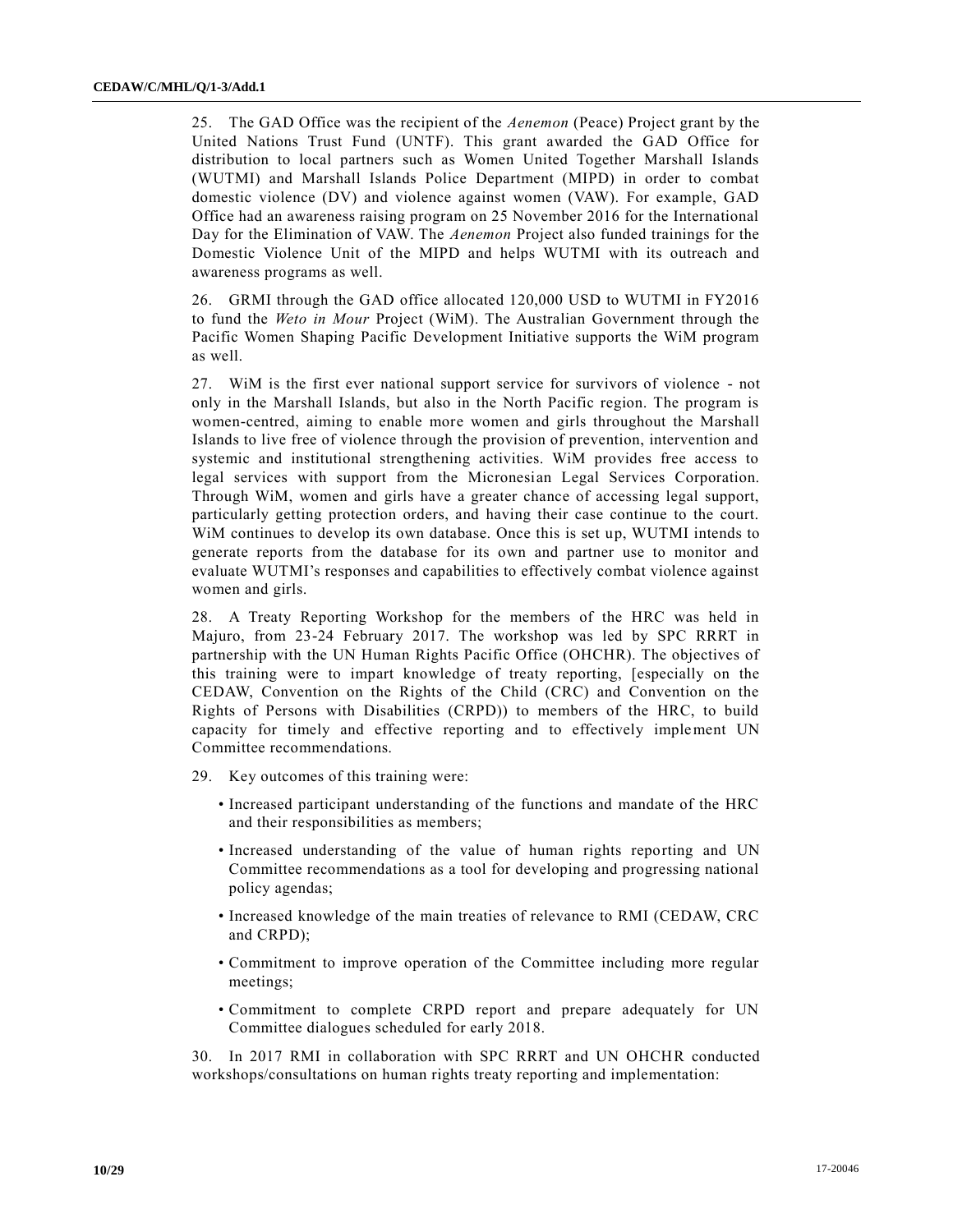- CEDAW Shadow Report training with local Civil Society Organizations including WUTMI, Youth to Youth in Health (YTYIH), REACH Marshall Islands, etc.;
- Human Rights awareness materials were developed and used in department heads' meetings;
- MOCIA's annual report was presented during the WUTMI annual conference and the Educational Summit on Ebeye.

31. In the latter part of 2016 a number of workshops/consultations were conducted on human rights, gender equality and inclusion with RMI public school principals and head teachers, the Marshall Islands Mayors' Association (MIMA), and students from Majuro and Arno. Public awareness activities were also conducted during local events such as *Manit* (Cultural) Day, 16 Days of Activism, and WUTMI's annual conference.

32. The Attorney General's Office (AG) has a representative being trained in the area of human rights dealing with UN Refugee administration. The Protection Learning Program not only deals with protection of Refugees/Stateless/Asylum seekers, but also human rights issues involving women and children refugees who may come ashore in the RMI. Although the RMI is not a member of the UNHCR Convention on Refugees, the RMI notes this new program and acknowledges the likelihood of a new initiative proposed for legislative and/or policy reform coming out of this program.

33. GRMI is challenged with data collection and analysis on gender budgeting efforts and activities in the RMI. GRMI has begun to seek support from development partners to better report on such matters in the next CEDAW Reporting cycle. The GRMI also recognizes the importance of building and maintaining an accountable and reliable database of sex-disaggregated gender focused information for use and dissemination across our National and Global communities.

# **Temporary special measures**

#### **Issue 5**

**The State party report is silent on the legislative and other measures aimed at increasing the number of women in decision-making bodies at all levels and in all areas. Please provide information on temporary special measures already instituted and/or envisaged, in accordance with article 4 (1) of the Convention and the Committee's general recommendation No. 25 (2004) on temporary special measures, to accelerate the realization of the de facto equality of women with men.** 

34. Proposals 9 and 13 are Nitijelā resolutions that were shared with the Con. Con. for consideration.

- Proposal. 9- sought to amend the Constitution to establish a quota or reserved seats (6) explicitly for women: 2 seats from Majuro Atoll, 1 from Jaluit Atoll, 1 from Kwajalein Atoll, 1 from Arno Atoll and 1 from Ailinglaplap Atoll. After the bill was passed from Nitijelā it then reverted to the Con. Con. for deliberations as well as public consultation. Unfortunately, this proposal was defeated in the 2017 Con. Con.;
- Proposal 13- sought to amend provisions under the Equal Protection and Freedom in the Constitution, to include sexual orientation as a basis for non-discrimination. Unfortunately, this proposal was defeated in the 2017 Con. Con.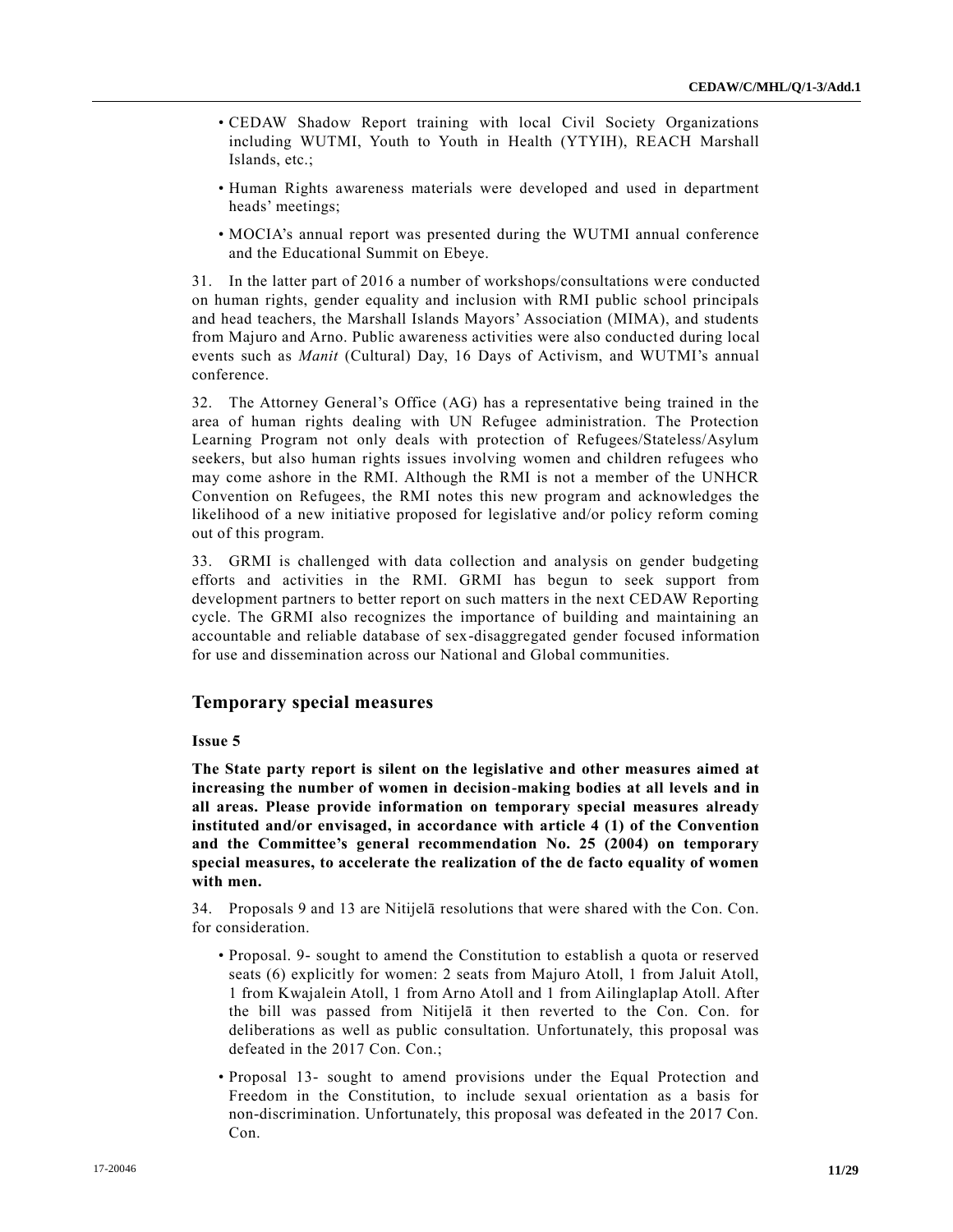35. At this time the GRMI has not committed to any other special measures that would accelerate the equality of women with men. However, there is nothing in our laws that actually prevent a woman from taking top positions. It should be worth noting that there are increasing numbers of women in high level government positions, management, government boards and diplomatic posts. Our highlight in this area is that in 2015 and after 39 years of independence, the Marshall Islands elected three women to parliament, one of whom is currently President of the RMI. Other positions listed below are occupied by females:

- Minister of Culture and Internal Affairs;
- Secretary of Health and Human Services;
- Secretary of Resources & Development;
- Secretary of Finance;
- Administrator of Marshall Islands Social Security;
- Clerk of the Nitijelā;
- Chief Clerk of Courts;
- Clerk of Council of Iroij.

# **Stereotypes and harmful practices**

### **Issue 6**

**Please provide information on the measures taken to develop a comprehensive policy to change social and cultural patterns that lead to stereotyping and reinforcement of the traditional roles of women and men within the family and society, particularly targeting gender socialization practices, which promote men as breadwinners (para. 92) and women as mothers. Please also provide information on the role of the Gender and Development Office in implementing such measures, including raising awareness of gender stereotypes regarding the roles of men and women in society. Please indicate what impact such measures have had in eliminating stereotypical perceptions and attitudes regarding the roles of women in society and in the family, as well as in addressing the persistence of harmful practices such as child marriages.**

36. Policies aimed at changing social and cultural patterns of gender stereotyping in the RMI include:

- Gender Mainstreaming Policy 2014;
- Right of Persons with Disability Policy 2015;
- Child Rights Protection Policy 2015;
- Gender Equality and Social Action Plan 2017–2020 Goals:
	- Boys and girls benefit equally;
	- Teaching is free of gender stereotypes and discrimination;
	- Zero tolerance of bullying and sexual harassment;
	- Students keep themselves safe and respect each other;
	- Students are educated about sustainable developments, sustainable lifestyles, human rights, gender equality, promotion of a culture of peace and non-violence, global citizenship, and cultural diversity.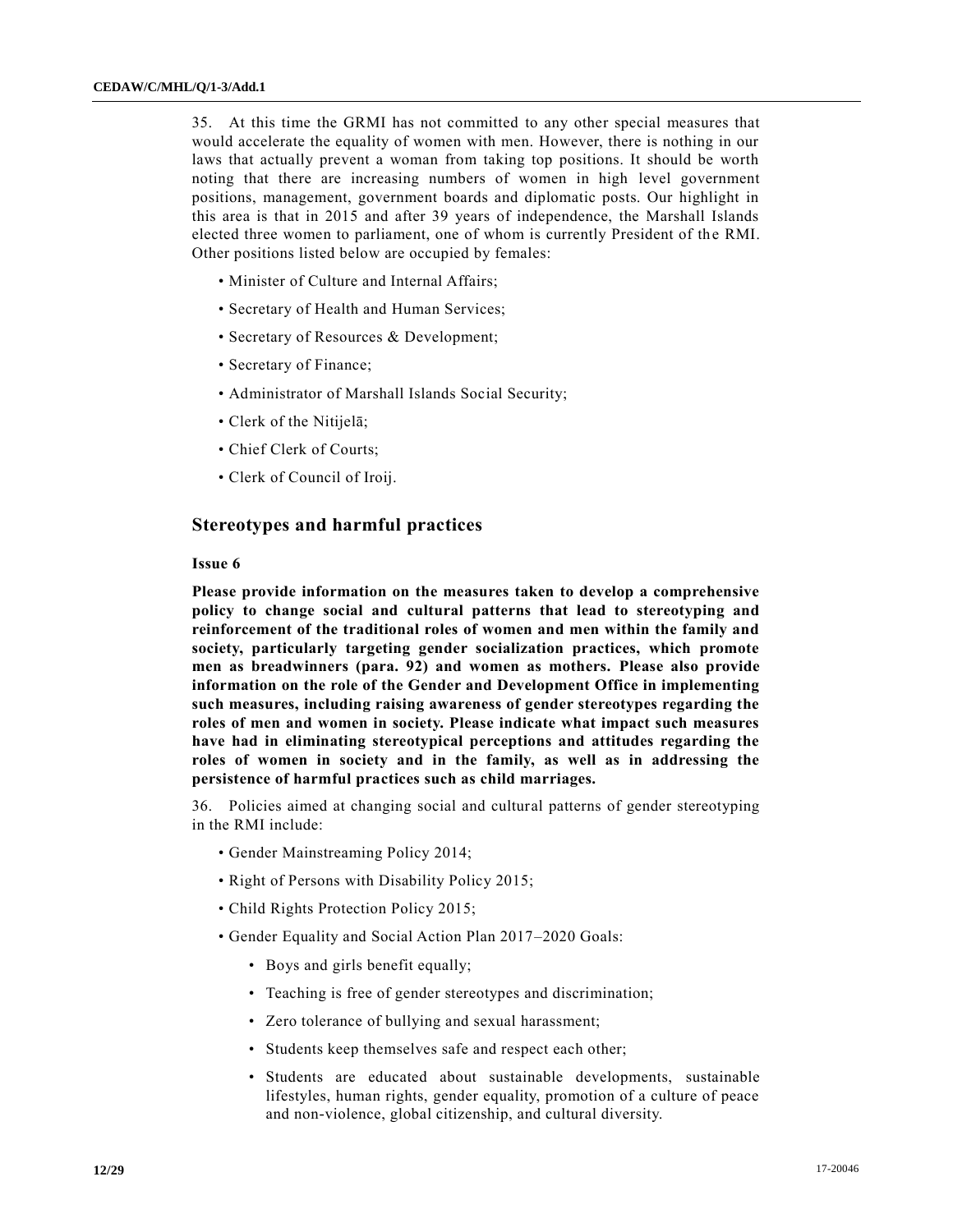37. The Gender Mainstreaming Policy Implementation Plan 2016 aims to change social/cultural patterns regarding the traditional roles of men and women. The Gender Mainstreaming Policy 2014 attempts to address several of the issues that generally cause inequality for women in the Marshall Islands.

38. The GRMI has not sponsored any programs that specifically challenge traditional/customary roles of men and women.

39. It is important to note that the roles of women in the Marshall Islands, as the nurturer, provider, caretaker, the owner of land are still recognized today even if not fully practiced by some. The status of women was always and it still is of great respect. As noted above, RMI is going to the source by educating children, the future generation, about human dignity and core values of respect, human rights and responsibility. Experience has shown that changes in laws and policies have not necessarily improved the lives of women/disabled or enabled them to control all aspects of their lives. People from all levels need to be informed, involved in lawmaking and aware of how laws can positively affect their lives. The RMI decided to start with our young, future right holders and duty bearers.

40. The GAD Office has been using the FHSS 2014 as a basis for organizing mobile teams, consisting of personnel from several government offices and non-governmental organizations (NGOs), to raise awareness on health, women's care, child protection, domestic violence and gender rights in 16 of the 24 jurisdictions of the RMI.

41. In addition, WUTMI is a NGO dedicated to women's rights and family values in the RMI, who has worked closely with the MOCIA, specifically the GAD office in targeting gender equality and women/girls rights. One of WUTMI's goals is to strengthen and promote Marshallese culture and language. WUTMI has taken a leading role in being vocal about the negative social and cultural practices and beliefs about women and young girls.

# **Gender-based violence against women**

#### **Issue 7**

**In paragraph 47, it is indicated that a study that was conducted in the four atolls of Majuro, Kwjalein (Ebeye), Mili and Ebon revealed that gender-based violence against women is a major issue, such that about 80 per cent of women reported having experienced physical violence. Information before the Committee also indicates that there is a high level of gender-based violence against women in the State party, with a high degree of acceptance of genderbased violence against women as "normal". Please provide information on the challenges and successes in the implementation of the Domestic Violence Prevention and Protection Act, 2011. Please indicate whether there are budgetary commitments for the implementation of the Act. Please state whether the definition of rape includes marital rape. Please also provide information on the specific role of the Domestic Violence Prevention and Protection Act Technical Working Group in coordinating the implementation of the Act, particularly in the outer islands, where physical violence is reportedly prevalent (para. 230). Please indicate what measures have been taken to raise awareness to improve societal attitudes towards gender-based violence against women and girls. Please also indicate whether the use of corporal punishment on girls is prohibited in both family and school settings.** 

42. Punishments under the DVPPA are lenient compared to the Criminal Code, therefore, cases that do go to court are generally filed under the Criminal Code for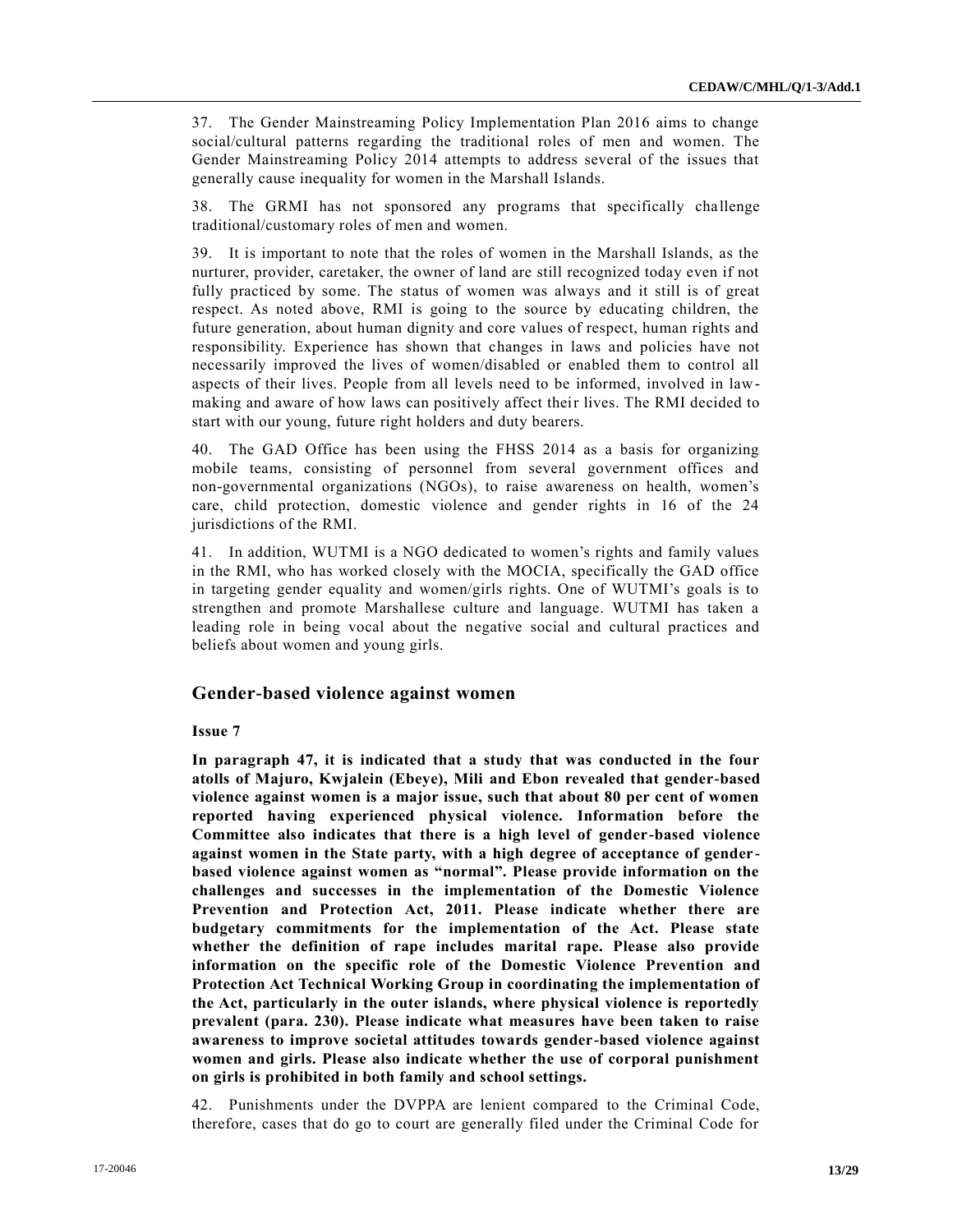harsher punishment. However, it is known that cases can be filed under both the Criminal Code and the DVPPA.

43. The 24 atolls and islets of the RMI are dispersed over 700,000 square miles of ocean. This makes the transportation of information, supplies, and personnel a challenge. The local aviation service has two planes that are often grounded for maintenance and repair. Travel by boat is expensive, tedious and time consuming. Therefore, GRMI continues to lack the financial and technical ability to supply the outer island needs with consistency.

44. The MIPD has been given more authority to investigate DV cases due to the creation of the DVPPA. Since Marshallese society is close knit, the sensitive nature of domestic cases is often challenging for our officers to investigate. However, more and more people are now aware of this Act and the measures therein to prevent or penalize domestic violence.

45. Local and state Judges have received training provided by the SPC RRRT on presiding over DV/VAW cases. WUTMI was on hand to provide talks about DV/VAW and the services they provide to victims of violence. Comments during the workshop showed limited knowledge on the dynamics of VAW, and the culture around VAW in the RMI, particularly on the outer islands.

46. The Domestic Violence Protocol or Standard of Care for Health Care Providers was developed in partnership with WUTMI. This policy aims to provide standards of care for health care systems and providers to address the needs of individuals receiving care for domestic violence within their systems. The protocol describes in detail how to respond, support, and document when caring for individuals who are experiencing domestic violence.

47. The Child Rights Protection Policy 2015 provides that all regular and volunteer teachers are required to make a signed declaration of compliance with the Code of Conduct for Working with Children as a condition of their engagement. This includes an agreement to report to the designated child protection officer at PSS whenever there is reasonable belief that a child has been harmed or is at potential risk of harm. Under the code of conduct, all regular and volunteer teachers and staff must, amongst other things, not use or threat to use physical punishment on children.

48. The use of corporal punishment is prohibited in our schools, as stated in the Child Rights Protection Act (2015). The DVPPA covers the prohibition of multiple acts of violence in the home. However corporal punishment is not explicitly stated to be prohibited in the DVPPA.

49. As mentioned in Issue 4, GAD Office received a grant called the *Aenemon* (Peace) Project to assist with the implementation of the DVPPA. This project funds trainings of officers and government workers on how to respond to DV situations. A partnership with WUTMI and the MIPD helps to raise understanding and knowledge of the DVPPA among law enforcement as well as service providers. GRMI through the GAD office allocated 120,000 USD to WUTMI in FY2016 to fund the *Weto in Mour* Project (WiM). WiM, as a dedicated shelter for battered girls and women is a major player in the fight against DV.

50. In 2014, the DVPPA Technical Working Group was established based for the *Aenemon* Project Award. The group was comprised of representatives from MOCIA, MIPD, AG, WUTMI, Faith Based Organizations, Ministry of Health and Human Services (MOHHS), PSS and Micronesian Legal Services Corporation. The purpose of the working group was to review the implementation plan and carry out activities within their respective agencies. These are most of the same agencies that participated in the mobile team outreach programs.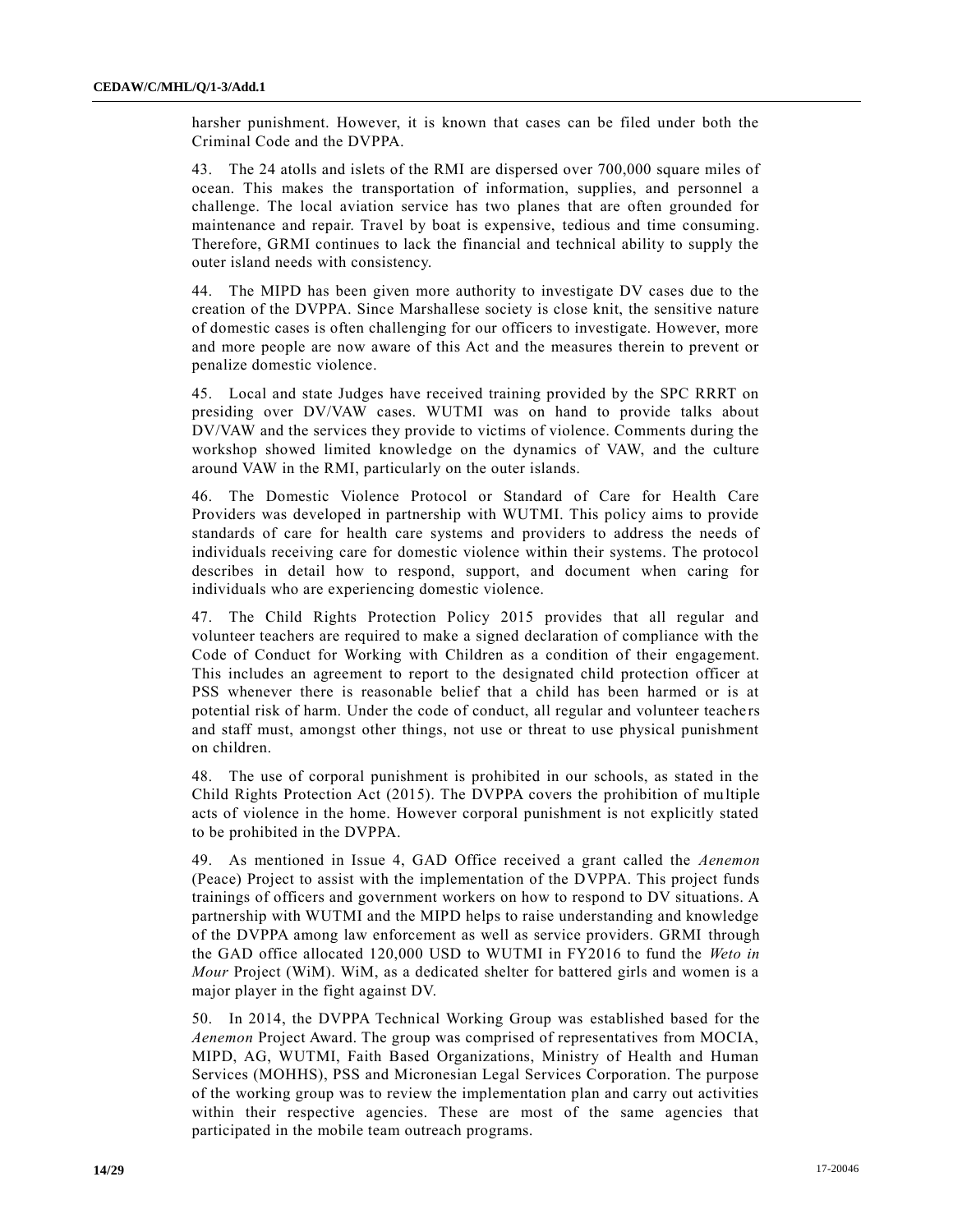51. In 2013, a number of changes to the Criminal Code 2011 were made. The Criminal Code was amended to update sexual assault laws. The statutory framework has evolved to address domestic and sexual violence. Among the changes were the expansion of the definition of rape to include a broadened definition of sexual penetration and the removal of the exception to rape for forced sex with a marital partner.

52. The new law provided for different degrees of sexual assault. It recognized non-consensual sexual contact without penetration as sexual assault. It criminalized sexual contact with a female under the age of 16 without regard to consent. The new law also provided a victim's testimony was not required to be corroborated and the victim did not need to resist the actor for an offense to occur.

53. The RMI government contracted WUTMI to conduct the Family Health and Safety Study (FHSS) 2014 which was a comprehensive study on the prevalence of violence against women in the RMI. This study revealed that nearly 70% of women in the RMI experience physical, sexual, emotional and/or financial abuse.

54. WUTMI has developed a four-hour in-depth community education curriculum about gender-based violence. WUTMI piloted the curriculum earlier this year and has been actively implementing the curriculum on five islands and with the Marshallese community in the state of Hawaii (the closest Marshallese population outside the Marshall Islands). WUTMI has also developed awareness materials to include brochures on the basic information about VAW, posters to address power and control, sticky notepads with short and sharp messages about the DVPPA, and a pamphlet that goes more into detail about the DVPPA. WUTMI conducted a study in March 2017 on the values and attitudes toward violence against women. More targeted materials will be developed based on the outcomes of this study.

#### **Issue 8**

**Please provide information on the number of protection orders that have been issued since the adoption of the Domestic Violence Prevention and Protection Act and the number of those that have been violated, as well as the sanctions that have been imposed for violating such orders (para. 31). Please also provide data, disaggregated by age and type of offence, on cases of violence against women reported to the police, the number of cases brought to court and the number of prosecutions and convictions resulting from those cases. Please provide information on the impact of the "No-drop" policy in addressing domestic violence and encouraging reporting by victims (para. 38). Please provide information on how nationwide data is collected, collated, analysed and shared for the purpose of effectively combating gender-based violence against women and girls, including domestic violence, particularly in the outer islands.** 

55. Since the inception of the DVPPA 2015, there have been a total of 48 DV protection orders issued out by the courts. Out of these 48 cases:

- 25<sup>\*</sup> were Granted;
- 7 were dismissed by plaintiff;
- 7 were dismissed by court;
- 7 were dismissed by stipulation;

<sup>\*</sup> Two protection orders were violated and judgment was imposed on the offenders by the courts. According to the DVPPA "a person who breaches the protection order commits an offense and shall upon conviction be punishable by a term of imprisonment of 6 months or a find of 1,000 USD or both."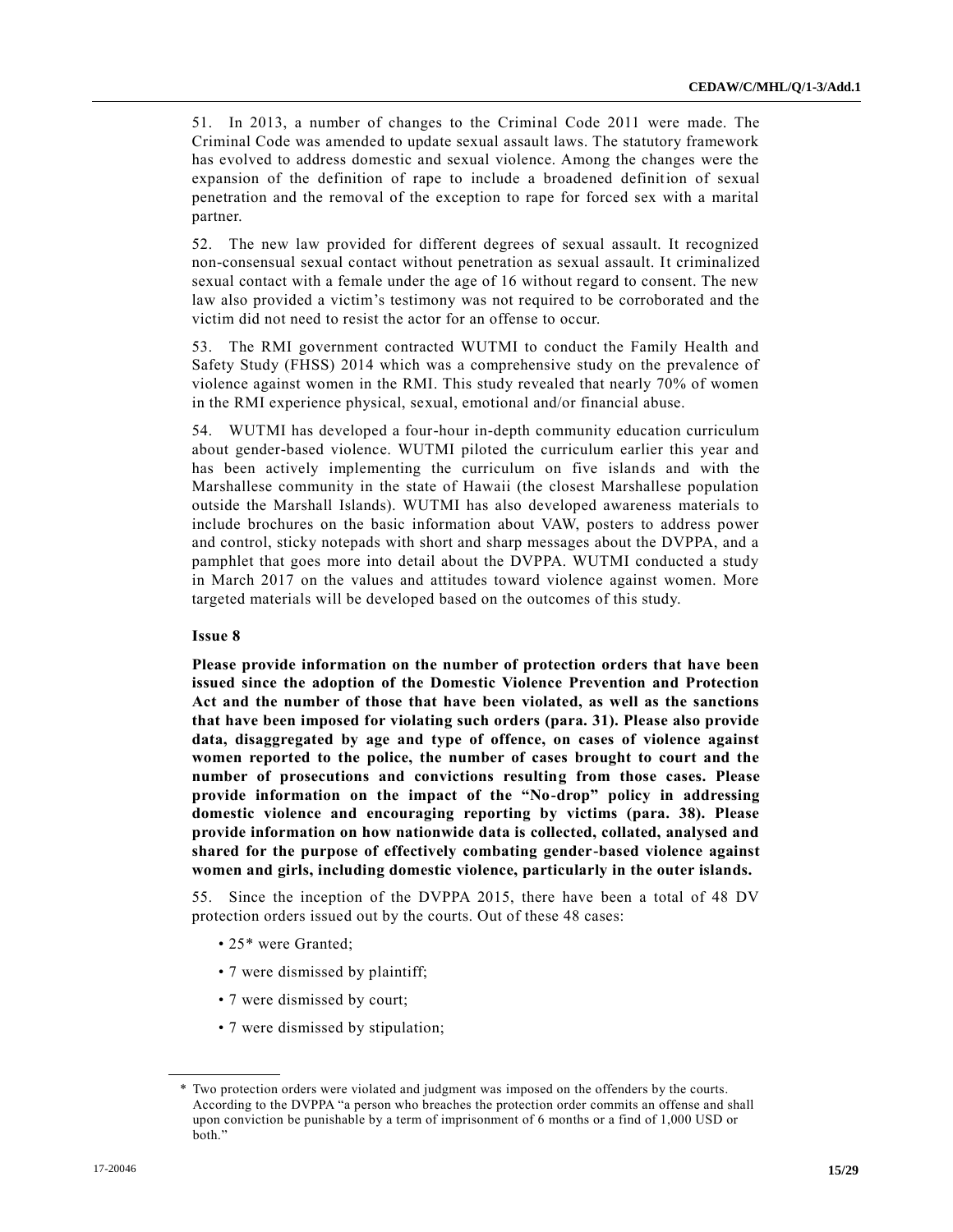- 1 was dismissed by petitioners;
- 1 is pending.

56. Out of the 48 protection orders, 47 were issued to females and 1 to a male. 12 cases of criminal offenses against women have been investigated and prosecuted.

57. In 2016, the Office of the Attorney-General filed 18 criminal cases in the High Court: 13 in Majuro and 5 in Ebeye. Of the 13 Majuro cases, females were the victims in four cases: an adult woman was the victim in the sexual assault case; an adult woman was victim in an aggravated assault/assault with a deadly weapon (by her husband); an adult woman was the victim in an assault by another woman (the prosecutor dismissed the case when the victim failed to appear); and a two -year old girl was killed by her father in a drunken rage. Of the five Ebeye cases, women were the victims in three sexual assault cases.

58. The "No Drop Policy" has been effective in increasing the number of cases that have been processed. Public awareness from key stakeholders such as WUTMI and MOCIA aided in this initiative.

59. Data sharing is done by key agencies dealing with domestic issues alongside MIPD. The MOCIA is the focal point for collecting data on gender-based violence against women in coordination with the MIPD's Domestic Violence Unit. However, GRMI hopes to relocate all data collection and analysing to EPPSO by the next CEDAW Reporting cycle.

#### **Issue 9**

**It is indicated in the report that penalties for violence against women in the Domestic Violence Prevention and Protection Act overlap with the provisions of the Criminal Code for similar offences, so that certain offences are punishable by either lighter or heavier penalties, depending on which law the charges are laid under (para. 233). Please provide information on the measures being taken to address the overlap in the criminal regulation of various offences related to gender-based violence against women, which affects the nature of the penalties that can be imposed. In the report, it is also indicated that gender-based violence against women is a challenge that is complicated by, inter alia, social practices and a lack of institutional support and agencies to provide relief or shelters (paras. 232 and 233). Please provide information on the availability and accessibility of shelters for women and girls who are victims of violence, particularly in the outer islands, and the nature of their funding, including the source, sustainability and extent of that funding.** 

60. Currently, MIPD reports these matters to the MOCIA during the investigative stage and from there MOCIA coordinates with WUTMI to ensure shelter for victims. WUTMI is leading WiM which is an initiative created to tend to and protect the needs of women/children victims of violence. WiM also offers services to the outer islands.

61. The RMI realizes that the DVPPA overlaps in criminal regulation of offences related to gender-based VAW. The overlap only pertains to sexual assault. GRMI has yet to address the overlap however GAD office intends to address the overlap before the next CEDAW Reporting cycle.

62. Under the WiM Program, emergency accommodation is provided to victims until family members are identified whom the victim(s) feel safe staying with. The program also provides emergency transportation to outer island victims who are then able to access the range of services WiM offers in Majuro. Unfortunately, this program is not universally available in the outer islands. The Caseworkers and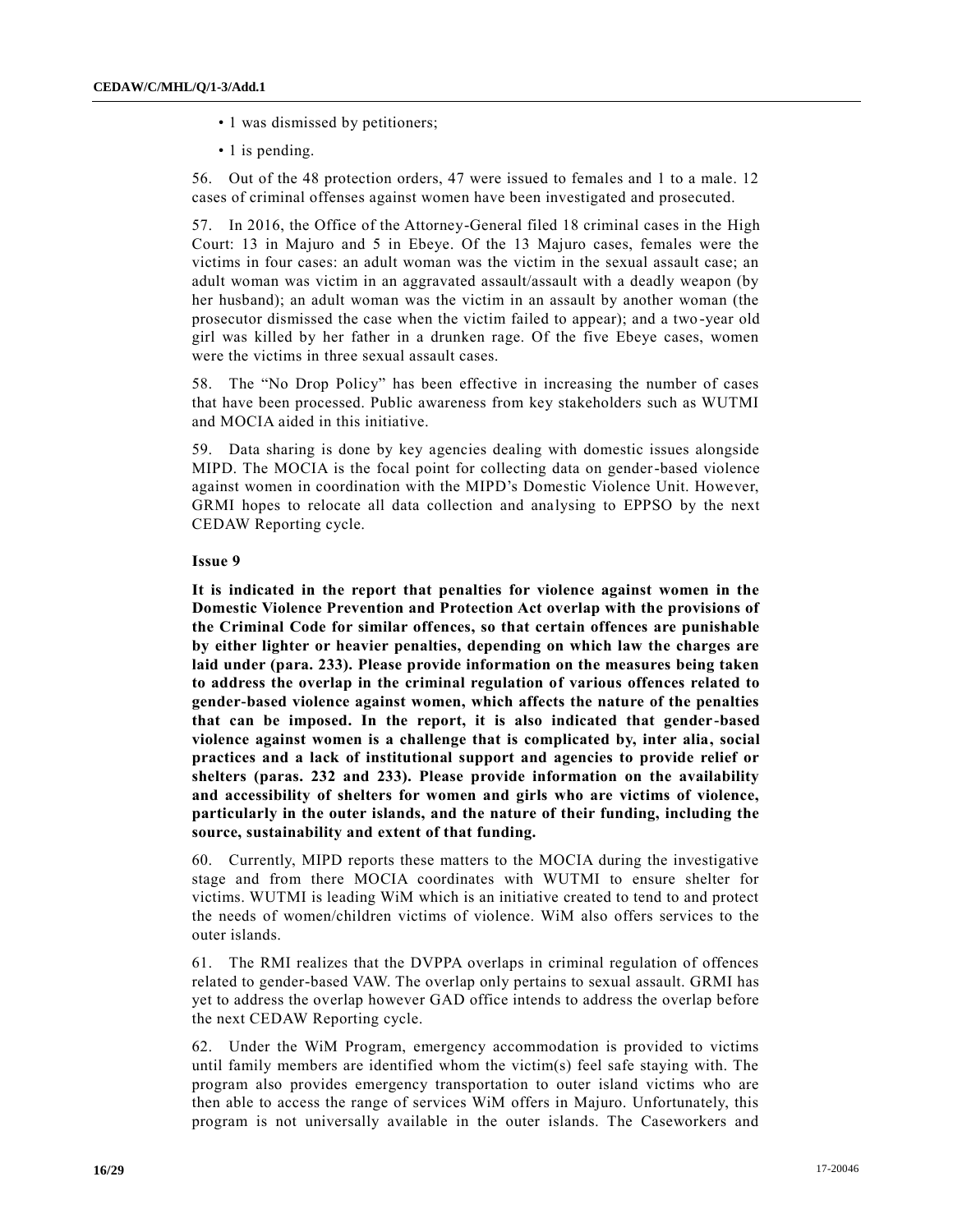Prevention workers make trips to outer islands and can provide what services they can. Sometimes victims travel back to Majuro with the WiM workers. It is a goal of WiM's to establish a safe haven; however WiM does not have the human or financial capacity to establish a shelter at this time. WiM is funded by GRMI and AusAid Pacific Women Shaping Pacific Development.

# **Trafficking**

#### **Issue 10**

**Information before the Committee indicates that the State party is a source and destination country for trafficking. In paragraph 97 of the report, the State party indicated that "there is limited data on the demographics of the women who are victims of trafficking, the people who facilitate the trafficking of women, the reasons why women engage in sex work". Please provide information on the measures being taken to conduct a comprehensive study to investigate the extent and root causes of trafficking in persons and the exploitation of prostitution, particularly of women and girls, in the State party. In paragraph 101, it is stated that a national task force on human trafficking provides a forum for the discussion of and consultation on issues pertaining to human trafficking and makes recommendations to the Government. Please provide information on:** 

(a) **The current legal framework to combat trafficking in persons;** 

(b) **The number of cases investigated and prosecuted and the nature of sanctions imposed on the perpetrators of trafficking in human beings, particularly involving the trafficking of women and girls;** 

(c) **The measures in place to, inter alia, identify, screen, protect and assist women and girls who are victims of trafficking and raise public awareness of trafficking in human beings;** 

(d) **The measures taken to combat the recruitment of women and girls as sex workers for crew members aboard foreign fishing and trans-shipping vessels that put in at Maduro, including women from East Asia, who are forced into prostitution in onshore establishments that are patronized by the crew members of foreign fishing vessel.** 

63. The Presidents of ROC (Taiwan) and the RMI appeared at a signing ceremony of a Memorandum of Understanding (MOU) "Concerning Cooperation in Immigration Affairs and Human Trafficking Prevention" on Monday, 30 October 2017 in Majuro. The MOU detailed the ways in which the respective parties should assist one another in addressing issues of immigration and human trafficking:

- To facilitate the exchange of criminal information;
- To facilitate exchange visits for official business;
- To invite one to three immigration officers from the other Party to participate in immigration training held by one of the Parties if possible;
- To implement other mutual assistance that might be requested but not mentioned above.

64. The Prohibition of Trafficking in Human Persons Act 2017 makes human trafficking in the Marshall Islands illegal. MIPD currently has no concrete policies with regards to dealing with victims of Human Trafficking. However, the MIPD works with other stakeholders to assist victims when cases are brought to their attention. Then cases are brought to the AG's Office for prosecution. Other relevant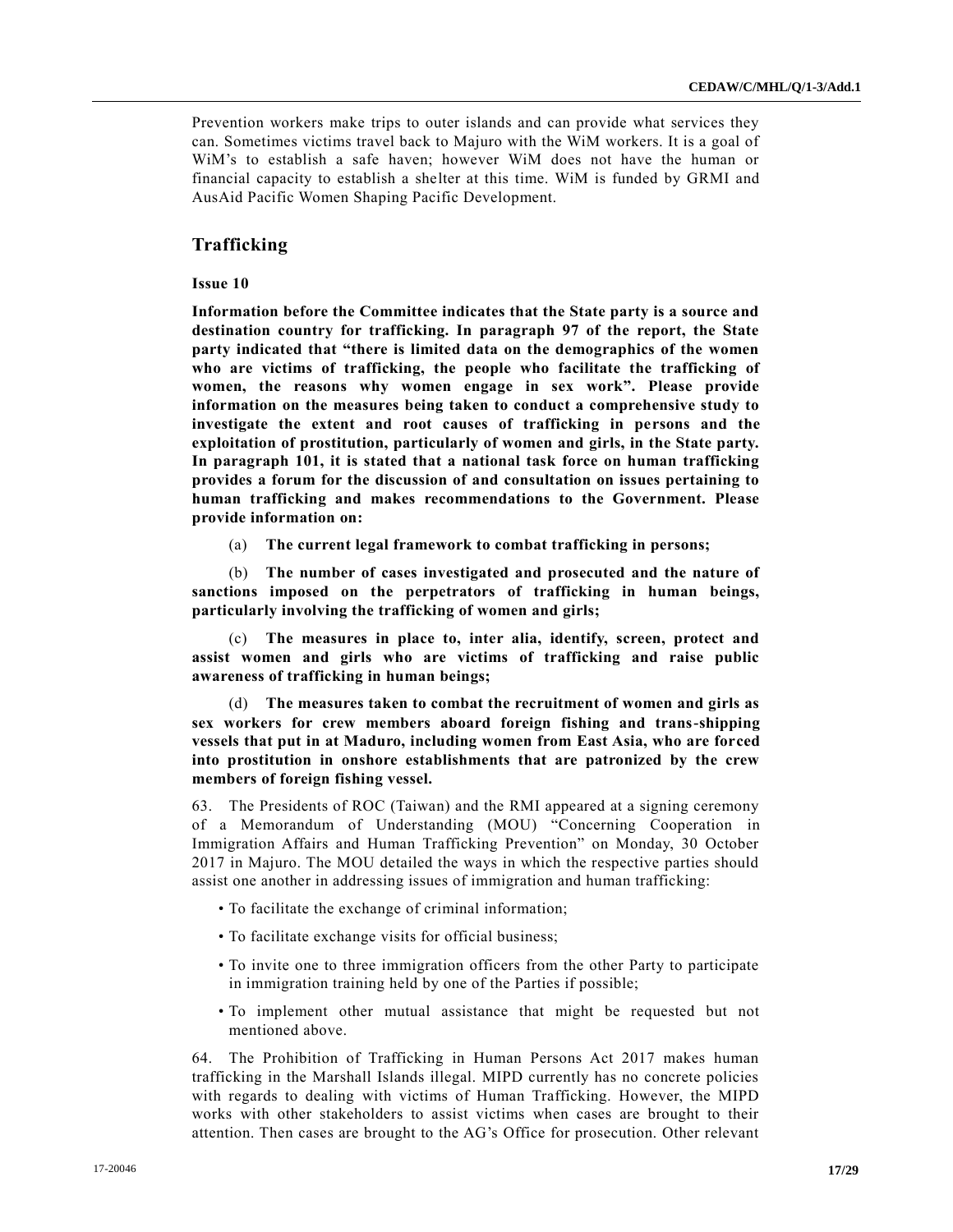stakeholders may provide available services to victims of trafficking such as health care.

65. The National Taskforce on Human Trafficking (NTHT) has started conversations with the US Embassy to secure funding through the Department of State's Office for training and technical assistance to better monitor and combat Trafficking in Persons and to implement a comprehensive study on human trafficking in the RMI.

66. The Endorsed Terms of Reference and National Action Plan on Human Trafficking include an active taskforce in Majuro, and working group in Ebeye. These are comprised of government, civil society and international organizations.

67. The NTHT has created a human trafficking awareness raising curriculum for schools and communities. Since 2015 the Taskforce has reached over 5,000 women, men, boys and girls in Majuro, Ebeye, Jaluit, Wotje, and Kili. This includes a training of trainers in both Majuro and Ebeye to conduct awareness raising sessions. The International Organization for Migration (IOM) held a training of Trainers on Psychological First Aid (50 participants) in October/November 2017.

68. There have been 4 trainings (building upon the last with the same participants), for law enforcement, on capacity building for the identification, investigation and prosecution of human trafficking.

69. There are drafted Standard Operating Procedures for law enforcement on human trafficking. There are also drafted Standard Operating Procedures of referral regarding human trafficking for service providers. The Taskforce hopes to have these procedures finalized by 2018. A mapping of service providers for survivor assistance has been completed. The WiM program by WUTMI supports survivors of trafficking that are women and girls 14+. There are memorandums of understanding for service provision between IOM and WUTMI and between WUTMI and MIPD.

70. Research has been conducted by Ministry of Health and Human Services (MOHHS) to better understand trafficking practices in the RMI. There is still much work to be done to address the issue. Review of Immigration Policy and Legislation is under way to identify and correct gaps to reduce the risk of human trafficking. Procurement of a new border management system is under way that will help prevent human trafficking.

# **Participation in political and public life**

#### **Issue 11**

**In paragraph 14 of the report, it is indicated that, although there has been some improvement in the representation of women in decision-making bodies, including the election of the first female President, they remain underrepresented particularly in the parliament (the Council of Iroji and the Nitijelā) and the judiciary. Please provide information on the steps envisaged to increase the number of women elected and appointed to decision-making bodies, including statutory boards, trade unions and local councils, and to achieve equal representation of women in political and public life, including through the adoption of temporary special measures, in accordance with article 4 (1) of the Convention and the Committee's general recommendation No. 25. Please provide, in particular, information on measures taken or envisaged, in accordance with general recommendation No. 23 (1997) on women in public life, to introduce a system of quotas that would aim at achieving, at a minimum, a 30 per cent representation of women in the parliament, and to support women candidates for elected positions, particularly in the parliament (paras. 12 and**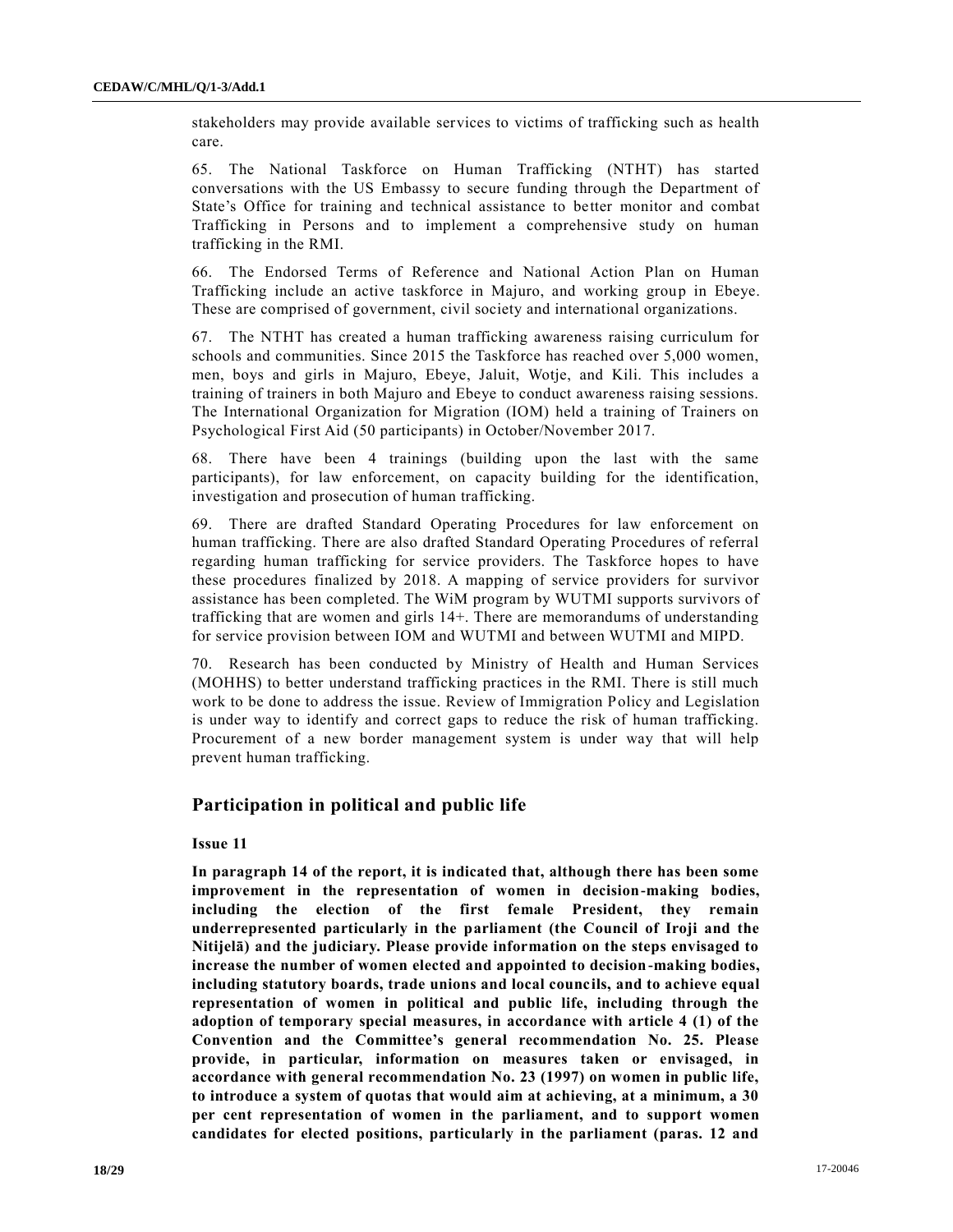**106). Please indicate whether there are incentives for political parties to include women on lists of candidates for national and local elections.** 

71. As previously mentioned, Con. Con. 2017 Proposal 9 proposed to reserve six seats in the Nitijelā explicitly for women. Unfortunately this proposal was not adopted.

72. There are three women representatives in Nitijelā as of today. There have been no special measures introduced yet, to increase the representation of women in parliament. GRMI recognizes this is an area of need and intends to address the issue before long.

- 73. Under the Gender mainstreaming Policy's Strategic Actions:
	- Provide more civic education, gender equality, and human rights in the school curriculum (ongoing);
	- Increase political party support for female candidates, (yet to be implemented);
	- Increase the knowledge and capacity of members of the Nitijelā to take into account the gender perspective (ongoing);
	- Strengthen the leadership, communication and advocacy skills of female candidates (yet to be implemented);
	- Host events for women to discuss politics (ongoing);
	- Organize mock Nitijelā sessions for women at national and local level (ongoing every 4 years);
	- Raise awareness and advocate for Temporary Special Measures;
	- Amend the Constitution to allow for Temporary Special Measures (proposal 9 to the Con. Con. was defeated).

74. GRMI has yet to introduce a system of quotas that would encourage the support of women in Nitijelā. There are also no incentives for political parties to include women candidates.

# **Education**

### **Issue 12**

**In paragraph 132 of the report, it is acknowledged that the incidence of teenage pregnancy is high and that the State party records the highest rate of adolescent fertility in the Pacific region. Please provide detailed information on the programmes in place aimed at reducing the incidence of teenage pregnancy. In paragraph 133, it is indicated that, under the public high school rules and regulations, a pregnant student is permitted to remain in school as long as her pregnancy does not affect her grades or attendance, but that the policy does not apply to private schools. Please provide information on the uniform application of that policy to private schools and the re-entry of teenage mothers into formal education, including private schools, after delivery. Please also provide an update on the progress made to develop an age-appropriate education programme on sexual and reproductive health and rights for all levels of education in the State party. Please provide data on:** 

(a) **The dropout rates of girls owing to pregnancy and the levels at which they occur;**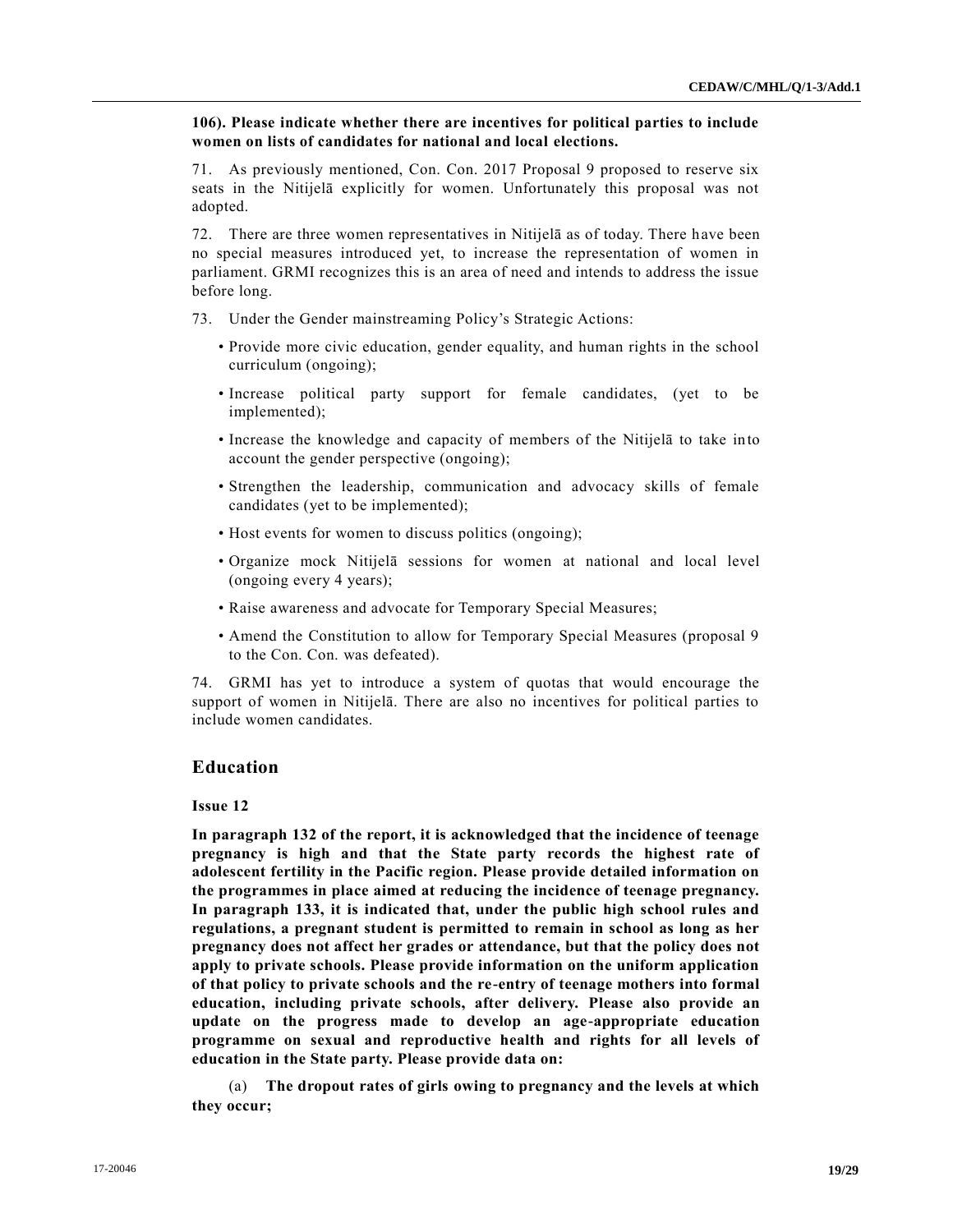(b) **The indirect costs that might impede the access of women and girls to education;** 

# (c) **The number of teenage mothers who have returned to school after giving birth during the reporting period.**

75. PSS under the Ministry of Education, Sports and Training has not created a uniform pregnancy policy for private and public schools. However, counselling by a female counsellor is available for all female students in public secondary school. Pregnant girls who wish to return to school immediately are permitted 15 excused absences before, during or after birth. If student mothers decide to leave school, they are able to return in the following school year.

76. From FY2006 to FY2015, there was a 40% decrease in teen pregnancy. The MOHHS, YTYIH, WUTMI, and other stakeholders are very active in providing services and information on teen pregnancy. The MOHHS recognizes the urgency of taking big actions to reduce teen pregnancy. In order to scale -up efforts to prevent adolescent pregnancy in the RMI MOHHS, YTYIH and United Nations Populations Fund (UNFPA) have identified the need for a rights based, action oriented strategic plan for the prevention of adolescent pregnancy. Imperative in its development was an assessment of existing adolescent pregnancy programs. Focus group discussions with youth and young parents, and interviews with key stakeholders were conducted by Marshall Islands Epidemiology and Prevention Initiatives, Inc. in conjunction with YTYIH on the atolls of Majuro, Kwajalein, Wotje and Jaluit. Findings from the assessment were incorporated into the Prevention of Adolescent Pregnancy (PAP) Strategy. The development of the PAP Strategy followed a global and regional evidence base, as well as national and local experience and lessons learned. The PAP Strategy also took into consideration cultural and societal context as appropriate.

77. PSS has implemented a new data collection program called PowerSchool Student Information System at three public high schools. This program is able to collect data and record incidents (e.g., # of pregnant girls at school), reported by students.

78. The Presidents of the Republic of China (ROC) (Taiwan) and the RMI appeared at a signing ceremony of the Memorandum of Understanding on "ROC (Taiwan) - RMI Presidents Scholarship Fund".

79. At the moment, EPPSO does not have disaggregated data on the dropout rate of female students owing to pregnancy and the number of teenage mothers who have returned to school after giving birth. EPPSO recognizes this as an opportunity to expand its data collection and anticipates the creation of a women's indicator database to better assist in the GRMI's future reporting.

80. Schools are visited by MOHHS, YTYIH and other organizations to raise awareness on the importance of health and education. Boys and girls are separated to discuss issues like pregnancy and sexually transmitted diseases, etc.

81. See Appendix, Issue 12 for graphs on teen pregnancy as collected by the MOHHS.

#### **Issue 13**

**In the report, it is indicated that traditional attitudes and customs still exert pressure over educational choices (para. 131). Please provide information on the specific measures in place to encourage girls to pursue non-traditional courses, in particular those in the areas of science, technology, engineering and mathematics. Please also provide information on the progress made to:**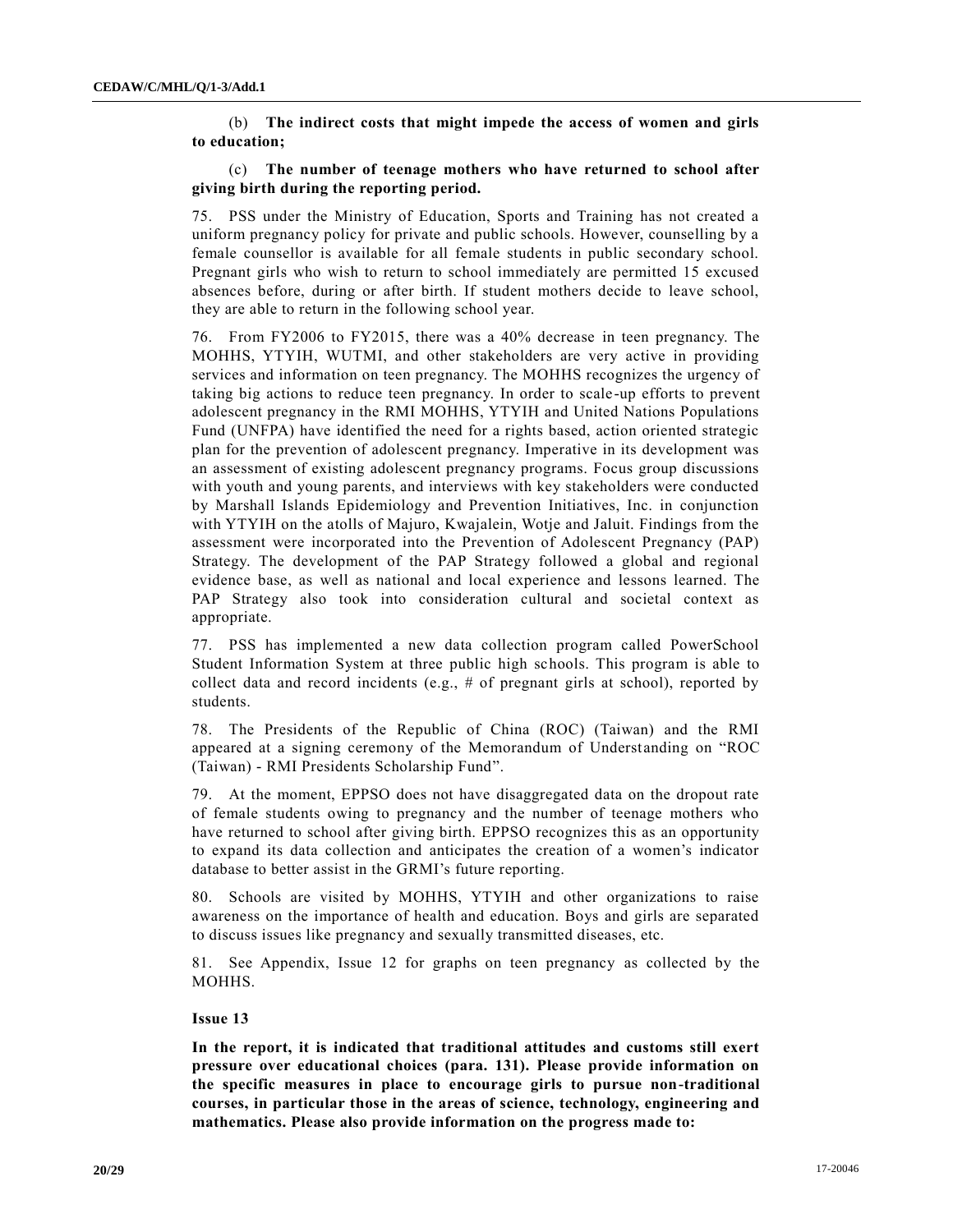(a) **Revise school textbooks in order to remove gender stereotypes;**

### (b) **Improve access to learning materials for women and girls in outer island schools (para. 126).**

82. STEM (Science, Technology, Engineering, and Math) courses are offered to all students. At high schools, girls are encouraged to choose what STEM programs they want to study. The Division of Secondary and Career Education within PSS has started to revise its curriculum for all students. PSS is working with SPC RRRT to develop a curriculum for primary education that emphasizes gender equality and nuclear legacy. In the outer islands high schools (Jaluit High School & Northern Islands High School), female students have access to all the core subjects taught. They also have access to vocational training in subjects such as accounting, information technology and more.

#### **Employment**

#### **Issue 14**

**In paragraph 147 of the report, it is indicated that the number of women employed by the Public Service Commission has increased over the last three calendar years. Please provide data on the labour participation of women in the private sector. Please also provide an update on progress made:** 

(a) **To pass the bill that was introduced in the parliament in March 2016, which seeks to amend the minimum wage (para. 145);**

(b) **To enact additional legislation to provide for health and safety and address concerns over worker's compensation, particularly women (para. 148).** 

83. **Please also provide information on the concrete measures taken:** 

(a) **To improve the rate of employment of women, including through the use of temporary special measures;** 

(b) **To enforce the principle of equal pay for work of equal value, in line with the International Labour Organization (ILO) Equal Remuneration Convention, 1951 (No. 100), in order to close the wage gap between women and men (para. 151).** 

**Please indicate what measures are being taken:** 

(a) **To improve the availability of childcare facilities;**

(b) **To enact a law to provide for maternity leave for private sector employees;**

(c) **To review the pay scale set by the Public Service Commission that is based on education, experience and job responsibilities (paras. 150 and 151).** 

#### **Please also indicate whether the law provides for maternity leave in accordance with ILO standards.**

84. After the minimum wage was increased to 2.50 USD an hour, the Nitijelā adopted another amendment which aims to study the impact increased wages will have on our economy. Further increases to the minimum wage may be dependent on this analysis.

85. Nitijelā has recently introduced a bill on Marshall Islands Employment Equal Benefits that is currently being debated.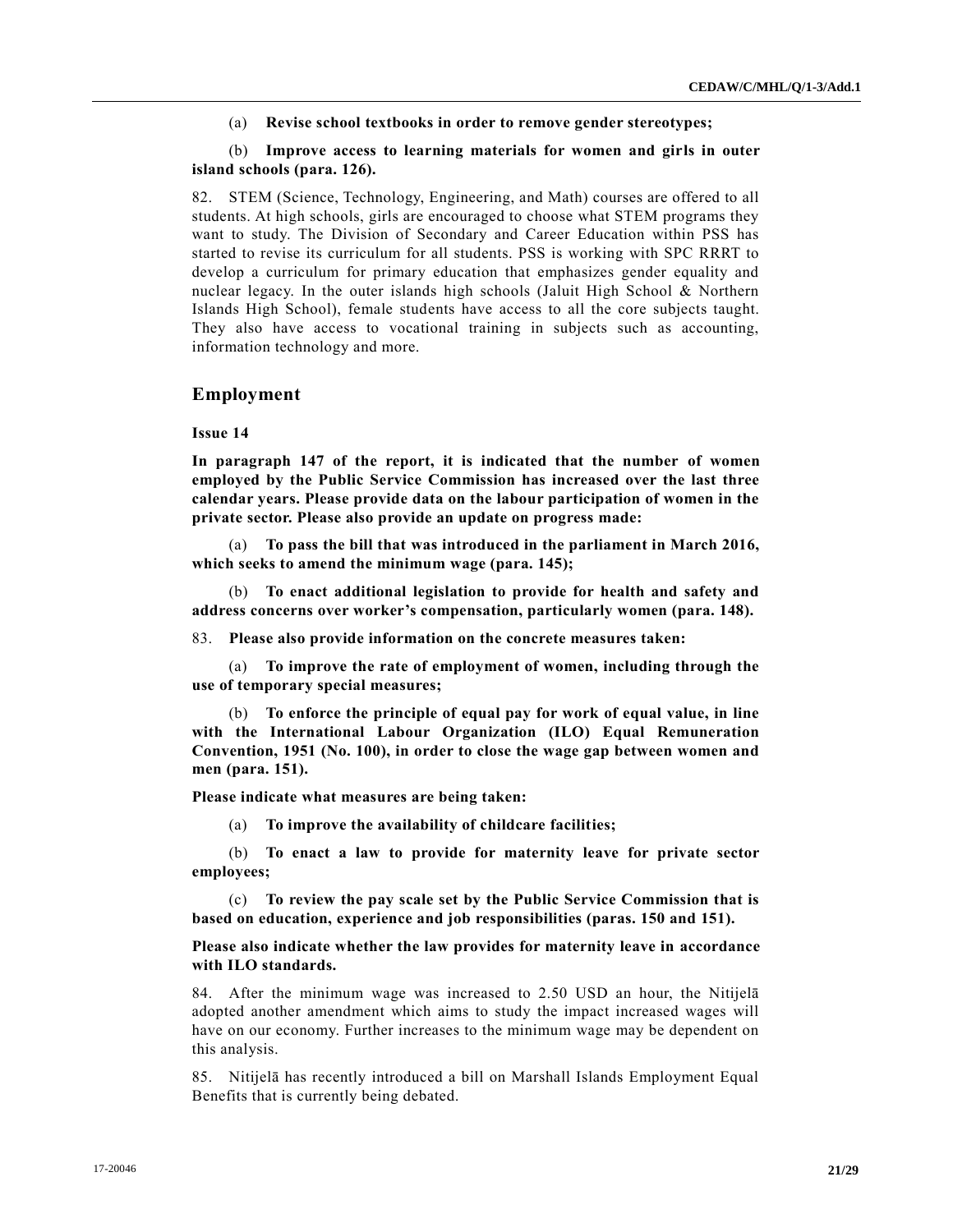86. At this time, no concrete measures have been taken to improve the rate of employment of women, including through the use of temporary special measures.

87. No concrete measures have been taken to enforce the principle of equal pay for work of equal value in line with the International Labour Organization (ILO) Equal Remuneration Convention, 1951.

88. The GRMI still needs to call the Board of Inquiry to meet and discuss a plan to close the wage gap between women and men.

89. Culturally extended family is always so prevalent and close at hand that childcare is always been assumed to be a family task. The GRMI has not moved towards providing childcare programs or regulations.

90. The Public Service Regulations entails the government employment system. The Regulations on maternity leave states:

"Female employees may be granted maternity leave for such periods and subject to such conditions as the Commission from time to time prescribes. The following conditions for maternity leave shall be followed:

(1) The employee shall be entitled to 20 work days of maternity leave. This leave can be taken before and/or after delivery;

- (2) The employee on maternity leave shall be paid full salary;
- (3) Maternity leave shall be granted only for four deliveries.

If a female employee requires maternity leave for more than four deliveries or requests for more leave due to unfitness to return to duty station, 20 working days maternity leave shall be granted chargeable to her accumulated annual leave or sick leave or special leave."

#### **Health**

#### **Issue 15**

**In the report, the State party indicated that more women than men have died from cancer caused by radiation associated with the nuclear testing programme of the United States of America (para. 164). It is also indicated that women from four nuclear-affected atolls suffer from the effects of nuclear testing, which has had an impact on their sexual and reproductive health, as the radiation has affected their ability to bear healthy children (para. 210). In the report, it is further stated that women:** 

- (a) **Suffered high rates of miscarriages;**
- (b) **Gave birth to babies with severe birth defects;**

(c) **Suffered changes in menstrual cycles and a subsequent inability to conceive.** 

**Please provide information on the measures being taken to address those impacts on women and girls, including the attendant high incidence of thyroid cancer. Specifically, please provide information on the concrete measures being taken to verify the extent to which radionuclides were actually present in the breast milk of women exposed to nuclear testing, so that the risks to individuals who were breastfed by those women and the medical interventions subsequently available to them can be properly assessed.**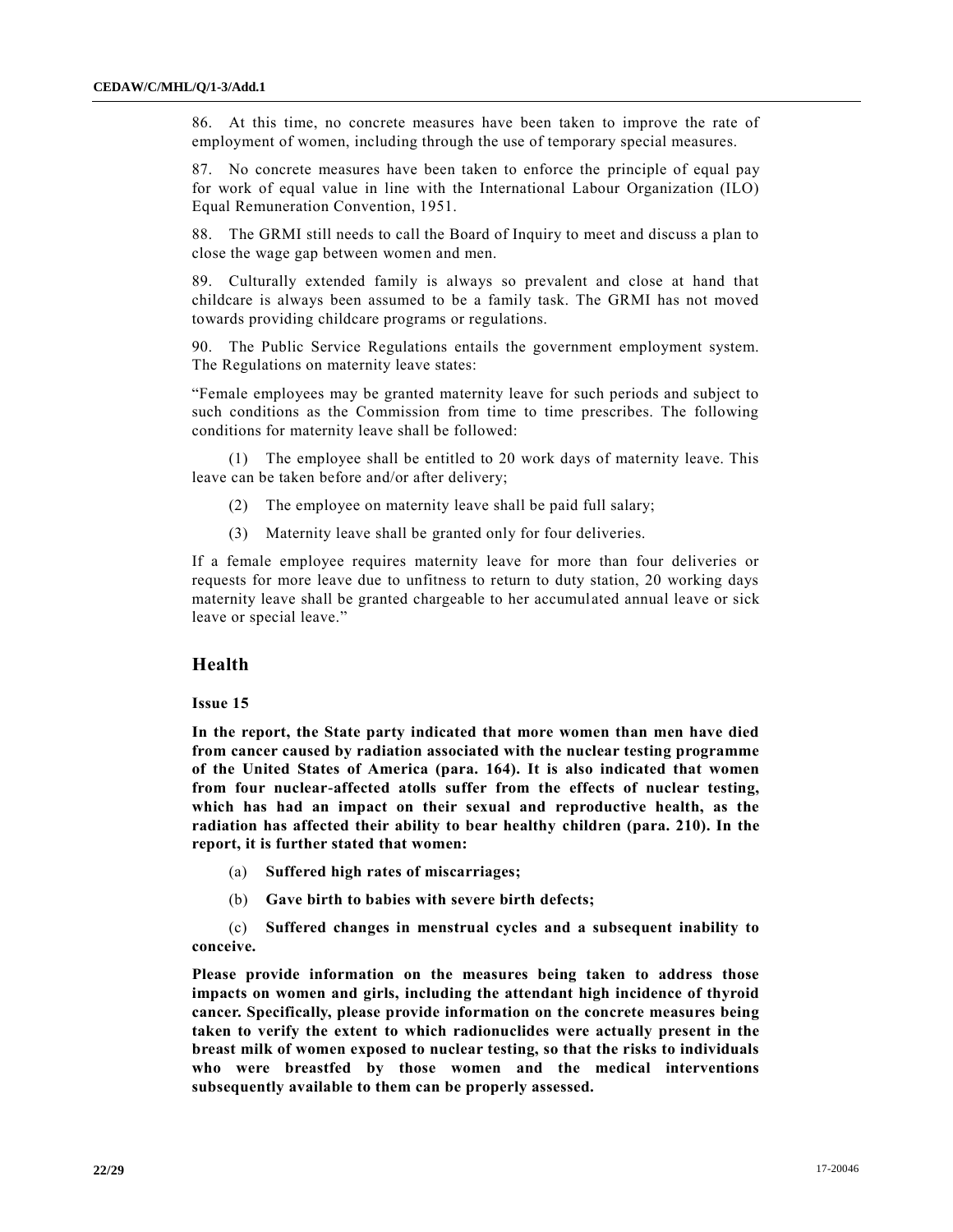91. There is an existing prenatal committee that reviews and assesses prenatal deaths. The committee discusses improvement plans and policies on how to improve services and quality of care.

92. The creation of the 177 Health Care Program was developed in 1983 to address health issues of the women who are citizens of the Marshall Islands impacted by nuclear testing by the United States in the four (4) atolls of Bikini, Enewetak, Rongelap and Utrôk. There were four health centres built. One in Kili for the Bikini people, the other in Mejatto for the Rongelap people, one in Enewetak and one in Utrôk. The Majuro clinic centre manages logistics for the 4 outer atoll health centres and also caters to the four atoll populations residing in Majuro. The 177 Primary Health Centres are manned by regular certified medical physicians and also a certified Health Assistant on the four atolls. Prenatal care is provided with proper equipment to assist with monitoring pregnancies. Any pregnant woman identified as high risk, is referred to the nearest urban health center (Majuro Hospital or Ebeye Hospital).

93. The Micronesian Women's Conference 2017 "recommended the development and implementation of gender responsive policies and programs where appropriate for the inter-generational effects of nuclear testing, including on women's health and other areas; the conference recognized and affirmed the recent adoption of the Treaty on the Prohibition of Nuclear Weapons (2017)." The RMI has adopted this recommendation.

94. National Cancer Prevention activities include church-to-clinic cancer screening campaigns in Majuro, Ebeye, and working with the outer islands (through MIMA). Visual Inspection with Acetic Acid (VIA) screening is now implemented in the outer islands (Women Ages 30-49 years) and pap smears are conducted for women ages 21-65 years. The main challenge for cervical cancer screening is the fact that we have no Cytologist/pathologist and all specimens have to be sent offisland. Breast screening is done with mammography machines in both Majuro and Ebeye. The National Cancer program is continuously searching for new ways to strengthen the knowledge of breast self-exams and clinical breast exams. Colorectal cancer screening is primarily done with a Faecal Occult Blood Test. There are also upcoming healthcare provider trainings to educate on Colorectal Cancer, to build knowledge and capacity to increase screening rates. These three cancers (Breast, Cervical and Colorectal) are being prioritized by MOHHS in line with available resources, and are set in the current national cancer screening guidelines.

95. MOHHS has worked diligently in the past few years to improve and implement data collection and reporting through program based information systems.

- Cancer Registry: stores information on all confirmed cancer patients in RMI. The Cancer Registrar works closely with Medical Records, Vital Statistics, Medical Referral, Laboratory and clinicians to trace cancer patients;
- Cervical Cancer Screening: system created through several consultations team members led by the Chief of Staff and Maternal Child Health (MCH) program Director. This system was implemented in August 2017. Data will be available from this system starting next year;
- Chronic Disease Electronic Management System (CDEMS): is currently implemented for Diabetes monitoring in Majuro Clinic, Ebeye Clinic, and Laura Clinic;
- Diabetes Registry: following the RMI Diabetes Clinical Management Guidelines information from CDEMS is used as a tool for clinicians to know track a patient's medical history;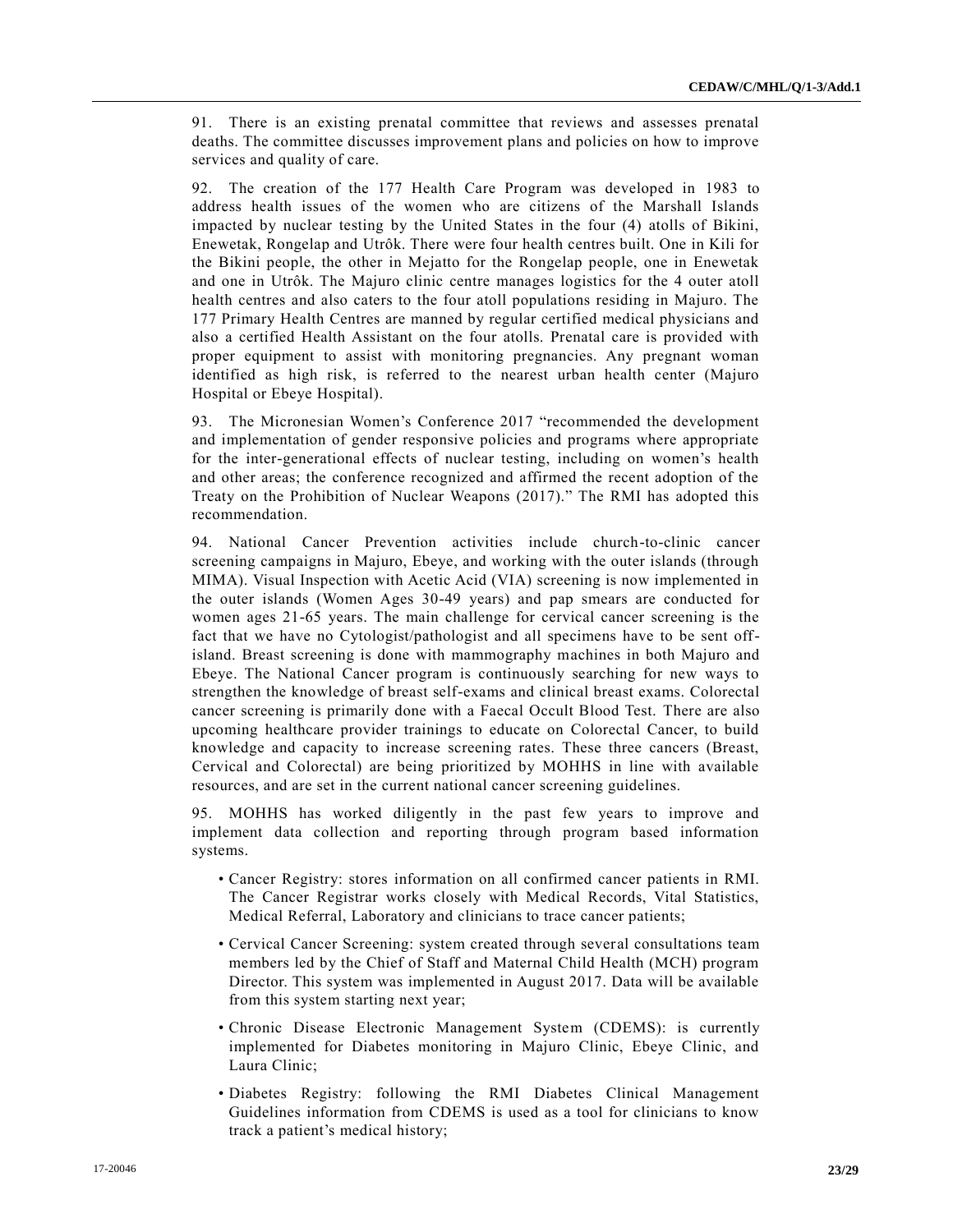- Epi anywhere: information system for HIV/STI and Tuberculosis program which follows clinical management guidelines set by our partners, World Health Organization (WHO) and Centres for Disease Control (CDC);
- Family Planning Database: provides unduplicated information on users of Family Planning services;
- Hospital Based System: stores outpatient and inpatient data that can produce reports related to diseases and demographics of patients that use hospital services;
- Marshall Islands WebIZ: an immunization information system that stores vaccination history;
- Medical Referral Information System: handles the basic and supplemental enrolments as well as basic and supplemental referrals for the RMI;
- Prenatal database: provides data on pregnancy management;
- Vital Records Information System: holds the birth, death and fetal death certificates which provide indicators on infant mortality rates, neonatal mortality rates, maternal mortality rates, crude death rates, crude birth rates, skilled birth attendants, and teen births.

96. See Appendix, Issue 15 for graphs on women's health management provided by MOHHS.

#### **Issue 16**

**Please provide information on the measures taken to adopt a definition of a skilled birth attendant, in line with internationally agreed definitions, and on the steps taken to improve data collection on maternal mortality. Please indicate what measures are in place to address the high prevalence of sexually transmitted infections. Please provide information on the incidence of unsafe abortions and the impact on women's health, including maternal mortality. Please also provide information regarding the grounds on which an abortion can be procured and whether abortion has been decriminalized in all cases. Please also respond to reports that abortion requires spousal consent.** 

97. Skilled Birth attendants in the RMI have received proper training in line with the WHO standards. They are midwives, nurses, health assistants and doctors.

98. The MCH program has improved promotion and awareness of the vitality of early prenatal care through community awareness. There is an ongoing a pregnancy risk category scale that is evaluated during each prenatal visit. Once pregnant mother is identified as high risk, they are given high level care by their OBGYN.

99. For any women or patient tested for HIV/STI, treatment and care is provided immediately upon receiving confirmatory tests. Contact tracing for STI patients is in place. Test for cure is performed once a patient has completed treatment.

100. Community awareness along with the engagement of the National Advisory Committee in HIV/STI initiatives increases the level of knowledge disseminated about HIV/STIs.

101. Abortion is not practiced in RMI. In the event that the procedure is deemed a medical emergency the procedure will be conducted. This procedure usually takes in the clinic under the supervision of an OBGYN when it has been established that there is an intrauterine fetal or embryonic demise.

102. See Appendix, Issue 16 for table and graph provided by MOHHS.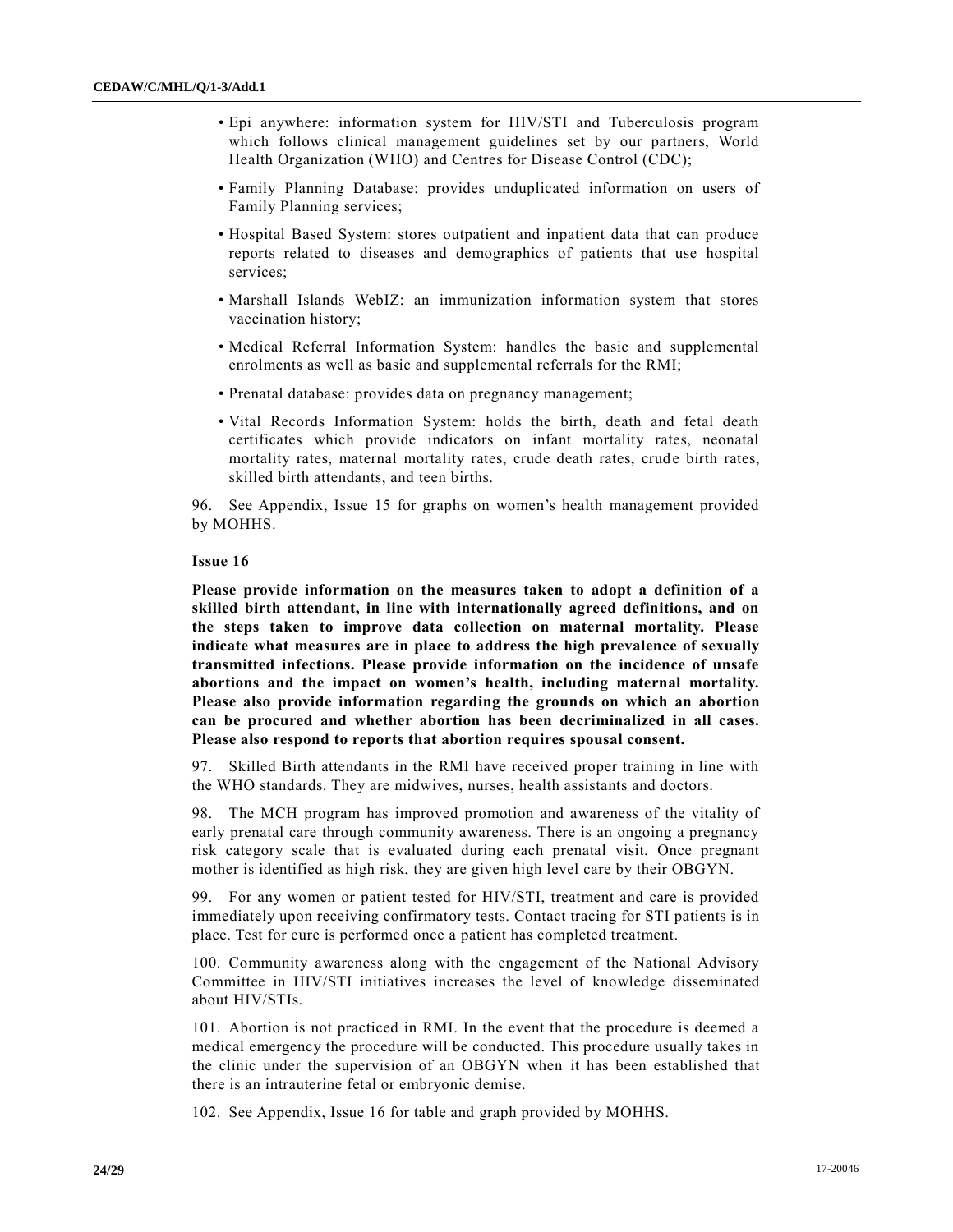# **Rural women**

**Issue 17** 

**In paragraph 185 of the report, it is stated that the "widely dispersed populations, remoteness and limited communications and transportations of the outer islands means real constraints on the equal access and efficiency of service delivery". Please provide information on the measures taken to address the problem of limited public services and infrastructure in the outer islands (para. 187). Please indicate the measures being taken to adopt a development program targeted at rural women, which is acknowledged to be non-existent in the State party (para. 187). Specifically, please provide information on the programs targeted at rural women in the outer islands to ensure their access to:** 

(a) **Health-care services, sanitation and electricity;** 

(b) **Agricultural credits and transportation (paras. 185, 195, 197, 202, 203 and 206).** 

**Please also indicate what programs are in place to ensure their access to information, modern technologies, employment, social protection and adult education.** 

103. The GRMI continues to struggle with achieving the proper capacity for initiating, supplying and sustaining outer island support. Human, technical and financial resources continue to be lacking and what resources are available are often unable to reach much further than the urban centres of Majuro and Ebeye.

104. Any criminal complaint that comes to the attention of the MIPD from the outer islands is addressed as quickly as possible. Felony offenses are considered priorities for MIPD including domestic violence. These complaints are reported via the local council/police and resources are then deployed from either Majuro or Ebeye to investigate those cases, and to transport offenders for prosecution. The MIPD is tasked by law to provide these services to all parts of the country.

105. MCH/Family Planning is involved with the health mobile missions to the outer islands to provide family planning consultations, contraception, cancer screenings, and dental work. These mobile missions also provide aid for Tuberculosis, HIV/STI, Leprosy, Mental Health, environmental health and non-communicable diseases.

106. MOHHS has installed eight Demand Assigned Multiple Access (DAMA) satellite systems in the following 8 outer island health centres: Ailinglaplap, Jaluit, Jabat, Ebon, Maloelap, Mili (2), and Namu. These community systems are intended to improve communication between urban health centres and outer islands as well as protect patient confidentiality during the referral process. By using the DAMA system sensitive data, numbers, diagnostics, and patient confidentiality can be preserved. This means all information can be reported and received in a shorter time period between doctors, nurses, and health assistants. Unfortunately, effective maintenance and training of operators is difficult given the systems' location on outer islands.

107. WUTMI conducts annual capacity building and awareness raising during the Annual WUMTI Conference. It also makes trips to the outer islands (depending on funding availability) to conduct planning exercises which include action plan development and community mapping to build capacity around project implementation and the financial management of those programs. WUTMI provides grant writing and report writing support. WUTMI acts as the voice of Marshallese women and continues to lobby the government for improved services to women in rural areas. Transportation is very unreliable and expensive for NGOs to regularly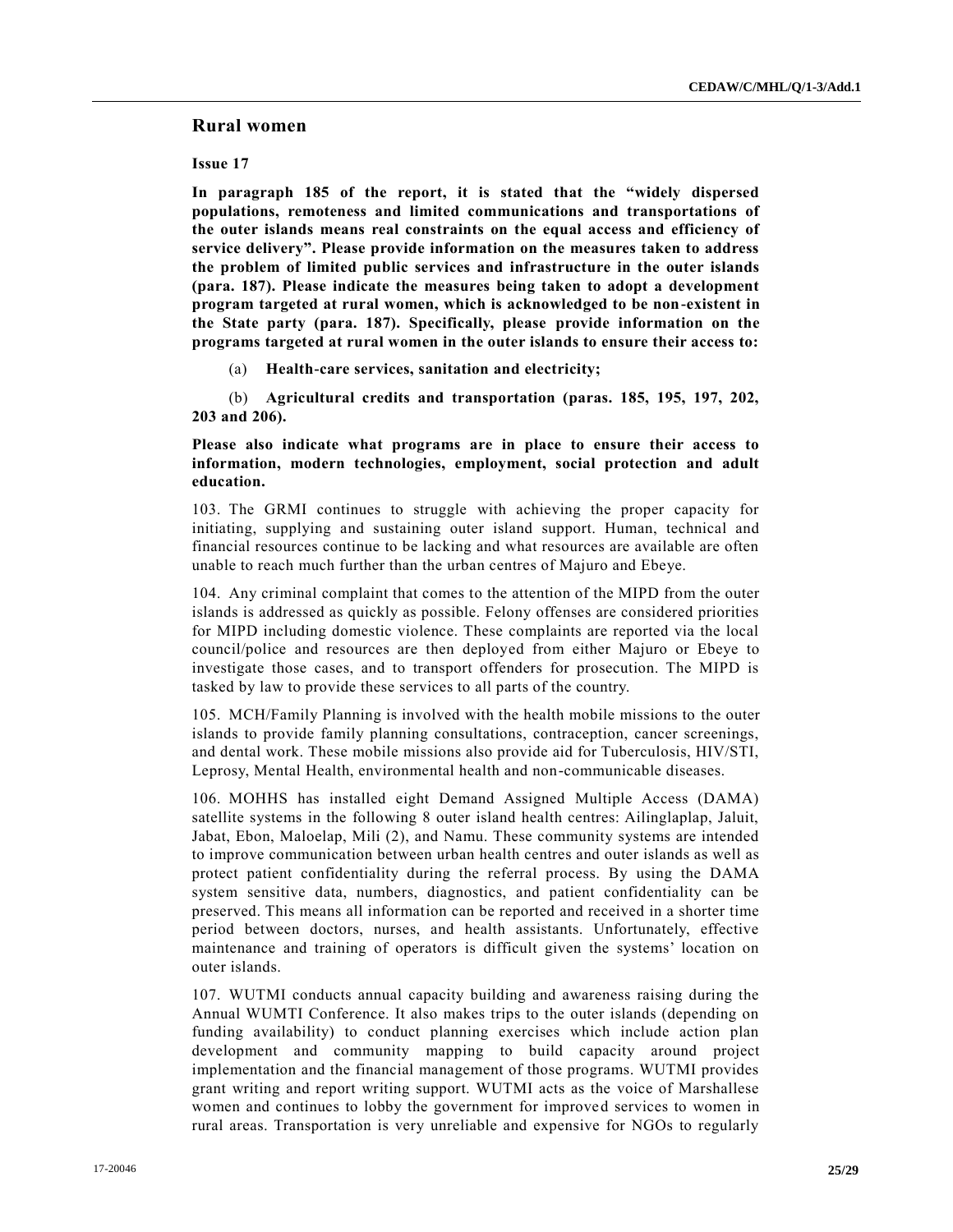make rounds to offer assistance and support. Due to limited financial resources there are times when WUTMI will "piggy back" with partners to cut expenses.

108. In partnership with IOM and the Marshall Islands Red Cross, WUTMI conducted hazard and vulnerability mapping in communities surrounding all five public high schools as well as fourteen public elementary schools on six atolls Majuro (2 high schools, 4 elementary schools), Ebeye (1 high school, 3 elementary schools), Jaluit (1 high school, 2 elementary schools), Wotje (1 high school, 2 elementary schools), Kili (1 elementary school), Arno (2 elementary schools). Following these mapping activities, action plans were developed to address the pressing and continuing impacts on the livelihoods of women and their families as a result of natural and climate change-induced disasters.

109. WUTMI assisted with relief efforts during the 2013 and 2016 severe drought events. In the 2016 efforts, WUTMI conducted the Cookhouse Confidential focus group discussions with women and young girls about the impacts of disasters on their health and wellbeing, particularly looking at menstrual hygiene management. IOM and WUTMI distributed female hygiene kits during the disaster as a result of our pilot focus group discussions. These were proven to be useful for the women who received them.

110. In partnership with the Office of Environmental Planning and Policy Coordination and the GRMI, WUTMI was part of a team in 2016 that consulted with 22 atolls for a Green Climate Fund (GCF) grant application. The grant is meant to fund climate change adaptation and mitigation projects. The GRMI applied for a water security project to benefit the entire RMI. Part of the application was a gender and social inclusion study to determine the kinds of challenges women and young girls faced with in the community and at school in times of water insecurity. This study gave way to determine the kinds of adaption activities necessary to address the challenges and build on the strengths of the community and the schools.

# **Disadvantaged groups of women**

#### **Issue 18**

**Please provide information on the situation of women with disabilities, particularly those affected by radiation as a result of nuclear testing, and on the assistance provided to women who have acquired disabilities induced by diabetes and leprosy. Please indicate the progress that has been made in implementing the national policy on disability-inclusive development, 2014- 2018, and the Rights of Persons with Disabilities Act, 2015, as well as the progress made in ensuring the representation of persons with disabilities, in particular women, in decision-making bodies. Please also indicate what social protection measures have been put in place to alleviate the impact of radiation on women and girls. Please provide concrete examples of existing social protection programs aimed at reducing the economic burden on older women, women heads of household and single and young mothers.** 

111. A high level of care is provided for any woman identified as having gestational diabetes. They are referred to the non-communicable diseases program during pregnancy.

112. An implementation plan is in the works for the Rights of Persons with Disabilities Act 2015. The Disability Coordination Office continues to seek support in developing, revising and implementing this plan.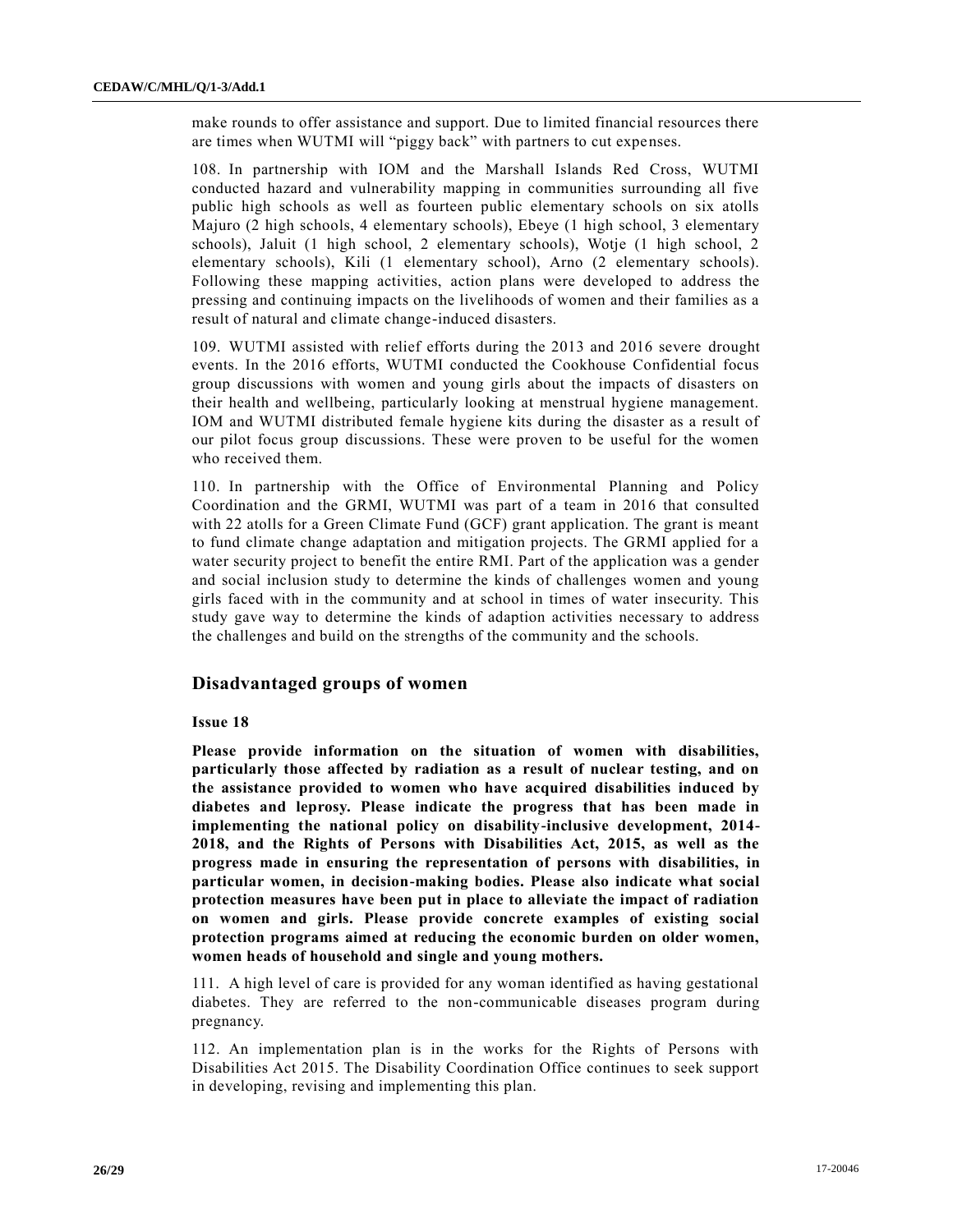# **Disaster risk reduction and climate change**

#### **Issue 19**

**In paragraph 181 of the report, it is stated that Bikini Atoll is at severe risk from the adverse impacts of climate change. In the light of the fact that the State party is a low-lying coastal country and susceptible to tropical storms and typhoons, please provide information on whether a gender perspective has been integrated into national disaster management, relief and recovery strategies, and indicate the extent to which women participate and are represented in consultations on disaster risk reduction and climate change initiatives, particularly in the outer islands. Please provide information on the progress achieved in implementing the national climate change policy framework and the involvement of women and girls in climate change mitigation and adaptation.** 

113. Below are extractions from the 2015/22016 Post Disaster Needs Assessment for RMI (following the El Niño Drought of 2016):

"While women and other social groups have been disproportionally affected by the drought of 2016, women's contribution to the household economy is substantial. Women play a critical role in recovery and resilience. Post-disaster recovery resources must strive to safeguard, restore and promote the economic engagement and participation of disadvantaged groups. Women's economic recovery must be protected and accorded the same status and importance as that of men. Targeted investment through extension, financial inclusion, soft loans and skills development must be made in areas with a high representation of women, particularly in the informal sector (i.e. in agriculture, markets and other forms of vulnerable employment). Alternative livelihoods appropriate for remote communities need to be identified and promoted in areas like aquaculture (sea cucumber farming, for example) and hydroponics. Recovery efforts must redress gender inequalities or, at the very least, not perpetuate unequal access to power and resources."

114. Disaster Risk Reduction (DRR) recommendations include:

115. Subsistence agriculture is the mainstay of the atolls and islands of RMI and extension services for women, especially young women, must be provided, particularly where there is an opportunity to sell any surplus production. Investment in subsistence agriculture must be done in tandem with non-farm skills, market development and financial literacy strengthening. Food security in times of drought could be improved with the promotion of indigenous knowledge and practices related to farming, harvesting and food preservation, while maximizing the use of modern agricultural inputs and practices to increase production volume.

116. Public activities targeting disaster risk management must ensure that women, especially young women, have equal access to jobs and employment, which would include programs to provide child care to enable women to participate. Drought warnings must be conveyed regularly through as many communication channels as possible so that all people have access to information about the anticipated severity and duration of the drought to improve preparedness. This would include the public radio broadcasting station (V7AB), mass SMS text messaging, and messages disseminated through local government, as well as all other means possible such as through traditional leaders, churches, health centres, schools, and WUTMI chapters. Many families living in the urban areas regularly communicate with family members in the outer islands and they should be encouraged to inform their clans about drought warnings. Such communications must provide sufficient time for families to prepare, and must be broadcast frequently with 'real time' status reports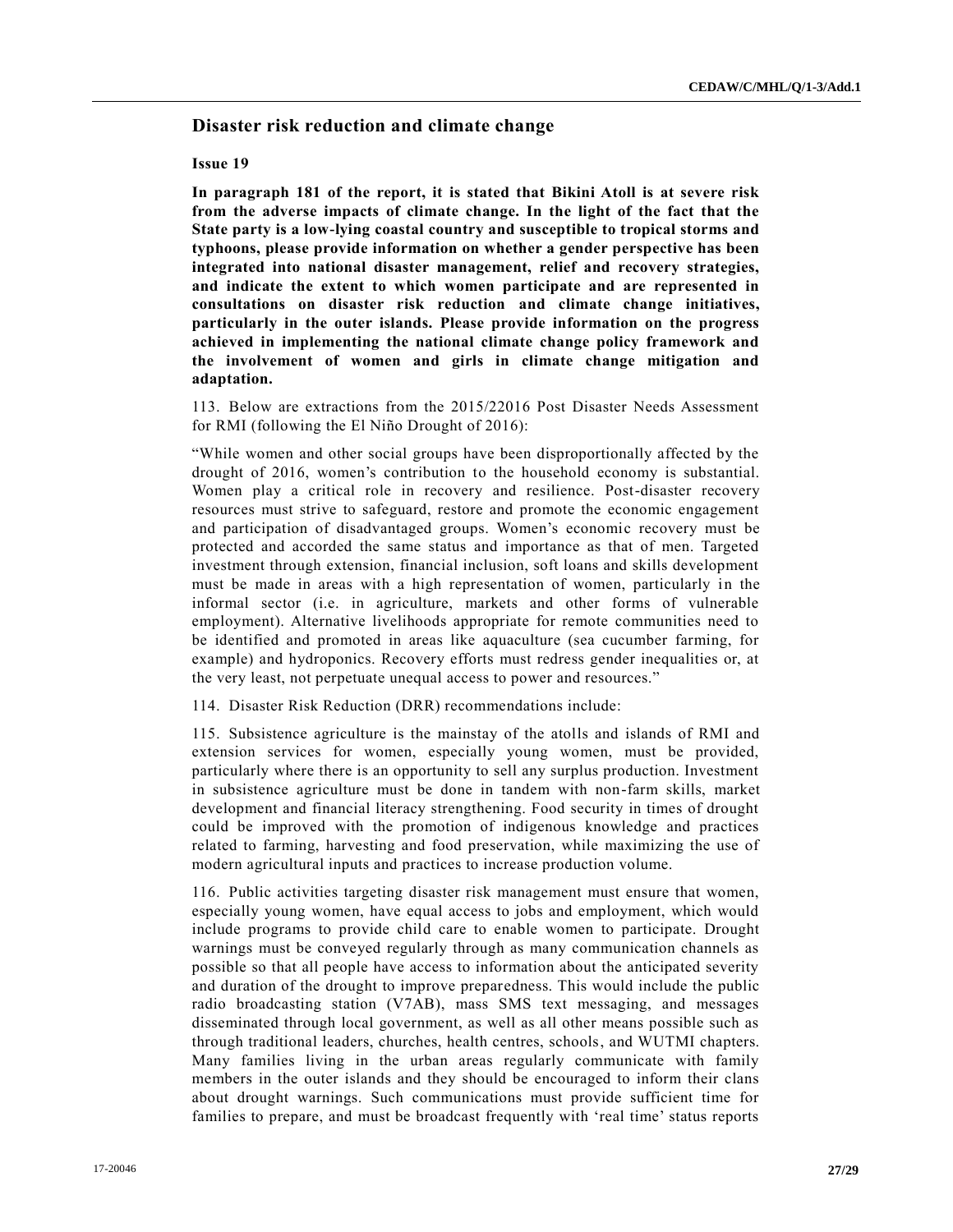and associated updates. Local government and traditional leaders must mobilize to ensure that communities make every possible preparation.

117. The contribution that handicrafts make to the Marshall Island economy needs to be accurately quantified for the different types of handicrafts produced, input materials, intermediate consumption and cost of production. The value and market chain for handicrafts needs to be better understood, as do the gender roles of women and men in handicraft production."

118. Women in consultations on DRR and Climate Change Initiatives:

- WUTMI, and various youth NGOs are highly involved in Disaster and Climate related work. Often times, the government and other inter-governmental partners such as the IOM issue out contracts to women and youth NGOs to conduct surveys and other post response analysis instruments to communities in the outer islands;
- The youth group *Jo-Jikum* is highly involved in raising awareness through art camps other summer camp activities through their 3 main core programs. The youth programs are designed to enable youths across the Marshall Islands to be an active and sustainable part of the disaster and climate landscape.

119. The National Climate Change Policy 2011 states that it will aim to achieve these 5 thematic objectives while being "mindful of culture and gender":

- To apply a strategic approach to integrating climate change into education and training;
- To mobilize public interest and engagement on the subject of climate change including youth groups that make up a high percentage of the RMI population structure;
- To improve the understanding and use of climate change information, including for decision makers in policy and planning;
- To raise the awareness and profile of this policy at all levels;
- To promote gender specific including appropriate traditional knowledge in adaptation responses.

120. As a cross cutting issue, some of the achievements so far include the following:

- RMI Youth Policy 2014: takes into consideration climate change and youths' role and empowerment;
- Small Grants Program: youth and gender is always incorporated into concept development;
- *Wa Kuk Wa Jimor* Initiative: Social and Health mechanism to collect data and information particularly from youths (mainly young girls) and women in the Outer Islands particularly targeting health and other social information. This information will help define the needs of girls and women with respect to health, social and domestic issues;
- Cookhouse Confidential Initiative: Indigenous methodology to disseminate information and collect data on related and relevant gender issues as it relates to climate impacts, such as droughts and other extreme weather events. This methodology was developed in order to be better aware of women's and girls' needs during an emergency or disaster situation as well as to understand better idea how to plan and respond to for longer term climate change adaptation needs.